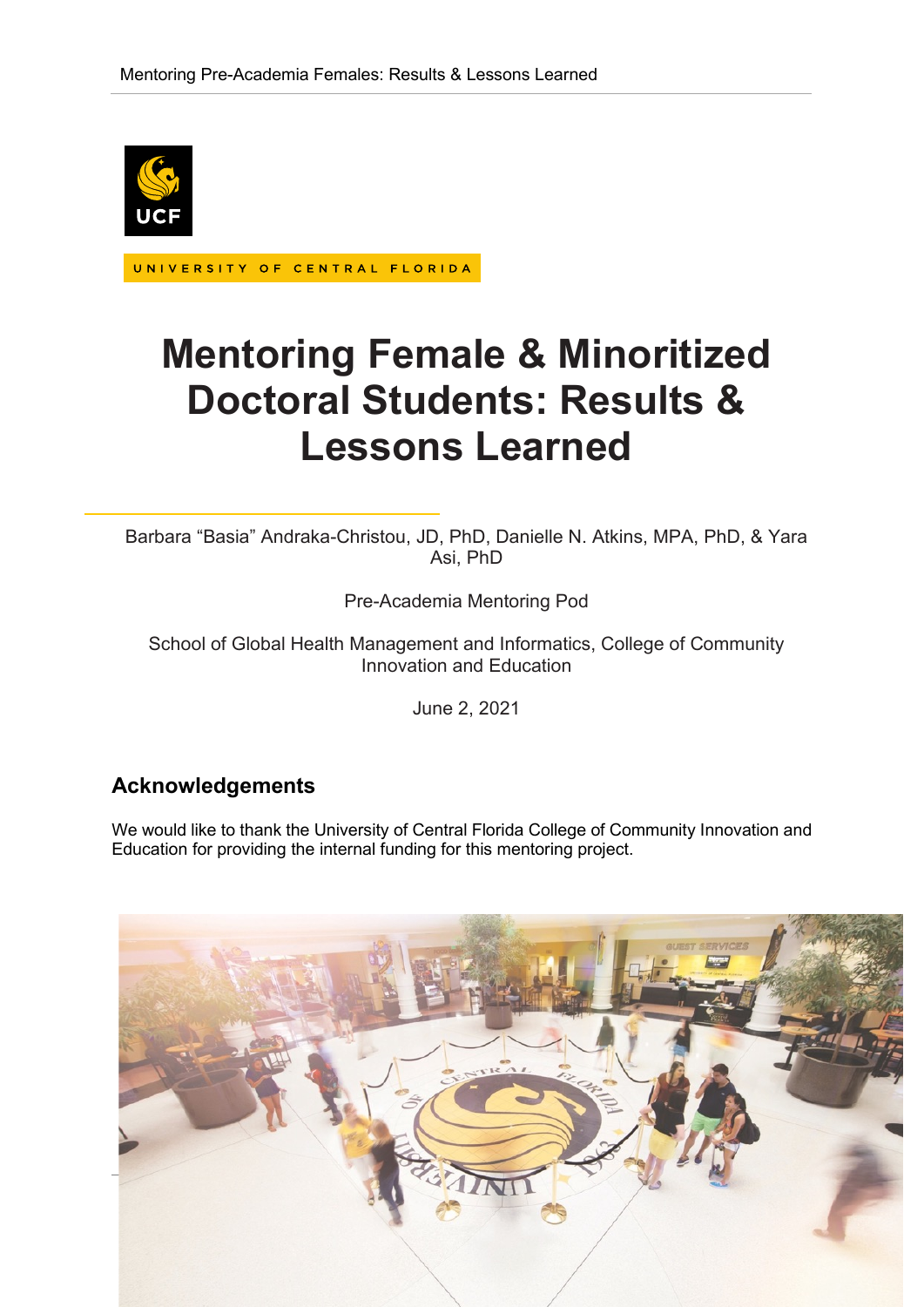# **Contents**

| 1                                                                                      |             |                                                                                       |  |  |  |  |  |  |  |
|----------------------------------------------------------------------------------------|-------------|---------------------------------------------------------------------------------------|--|--|--|--|--|--|--|
|                                                                                        | 1.1         |                                                                                       |  |  |  |  |  |  |  |
|                                                                                        | 1.2         |                                                                                       |  |  |  |  |  |  |  |
| $\mathbf{2}$                                                                           |             | Overview of the pre-academia mentoring pod goals, structure, topics covered, and      |  |  |  |  |  |  |  |
|                                                                                        | 2.1         |                                                                                       |  |  |  |  |  |  |  |
|                                                                                        | 2.2         |                                                                                       |  |  |  |  |  |  |  |
|                                                                                        | 2.3         |                                                                                       |  |  |  |  |  |  |  |
|                                                                                        | 2.4         |                                                                                       |  |  |  |  |  |  |  |
| 3                                                                                      |             |                                                                                       |  |  |  |  |  |  |  |
|                                                                                        | 3.1         |                                                                                       |  |  |  |  |  |  |  |
|                                                                                        | 3.2         |                                                                                       |  |  |  |  |  |  |  |
|                                                                                        | 3.3         |                                                                                       |  |  |  |  |  |  |  |
|                                                                                        | 3.4         |                                                                                       |  |  |  |  |  |  |  |
|                                                                                        | 3.5         |                                                                                       |  |  |  |  |  |  |  |
|                                                                                        | 3.6         |                                                                                       |  |  |  |  |  |  |  |
|                                                                                        | 3.7         |                                                                                       |  |  |  |  |  |  |  |
|                                                                                        | 3.8         |                                                                                       |  |  |  |  |  |  |  |
| 4                                                                                      |             |                                                                                       |  |  |  |  |  |  |  |
|                                                                                        | 4.1         |                                                                                       |  |  |  |  |  |  |  |
| 4.2<br>How did the mentees' career plans change, if at all, after participating in the |             |                                                                                       |  |  |  |  |  |  |  |
|                                                                                        | 4.3<br>pod? | To what extent has mentees' self-confidence changed since joining the mentoring<br>10 |  |  |  |  |  |  |  |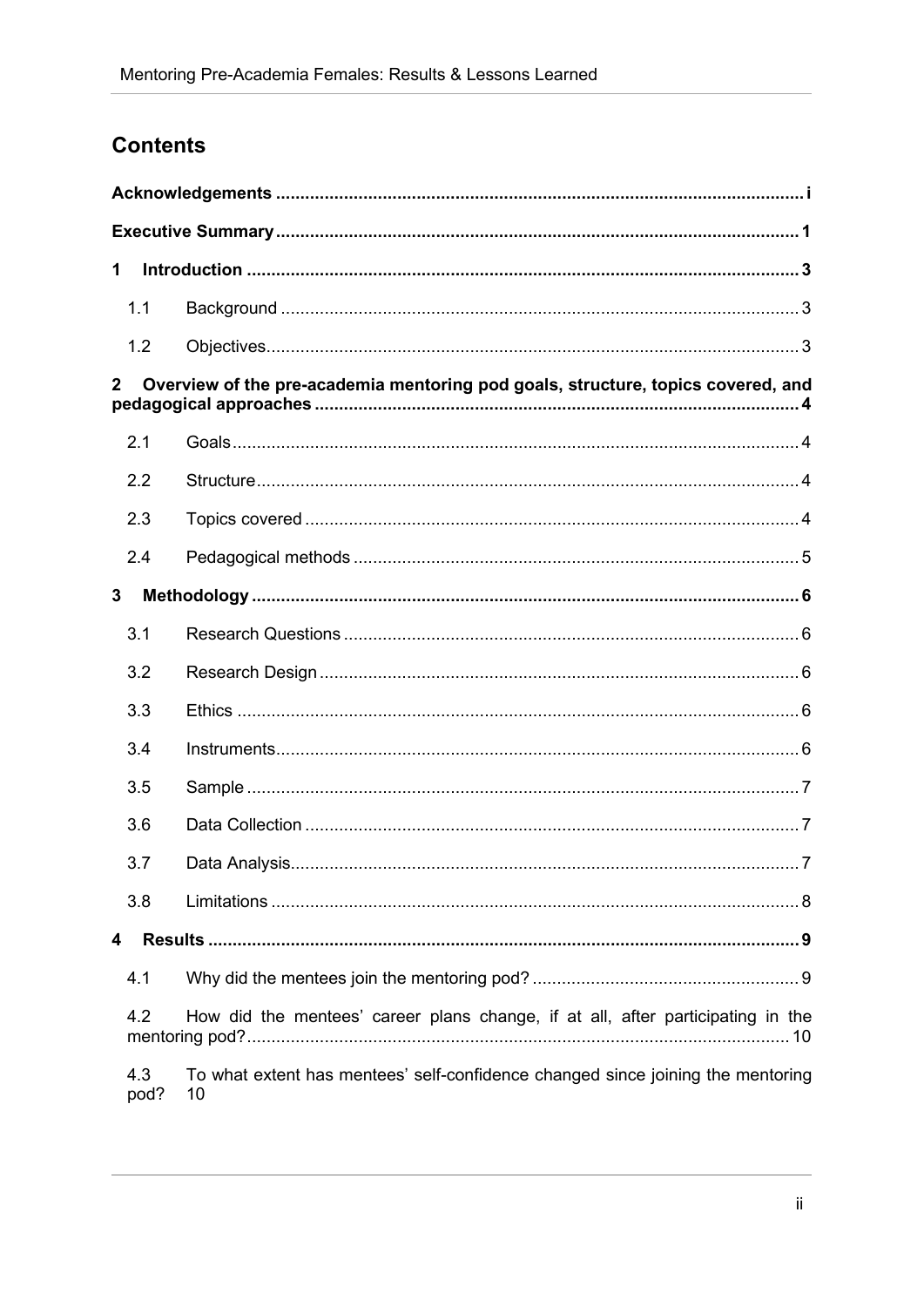|   | 4.4 |                                                                                     |  |
|---|-----|-------------------------------------------------------------------------------------|--|
|   | 4.5 |                                                                                     |  |
|   | 4.6 |                                                                                     |  |
|   | 4.7 | How has the mentees' knowledge about the research process and teaching              |  |
|   | 4.8 | What did mentees perceive as being the greatest benefit of participating in the     |  |
|   | 4.9 | What are the next steps mentees are taking in preparation for entering the academia |  |
| 5 |     |                                                                                     |  |
| 6 |     |                                                                                     |  |
| 7 |     |                                                                                     |  |
| 8 |     |                                                                                     |  |
|   | 8.1 |                                                                                     |  |
|   | 8.2 |                                                                                     |  |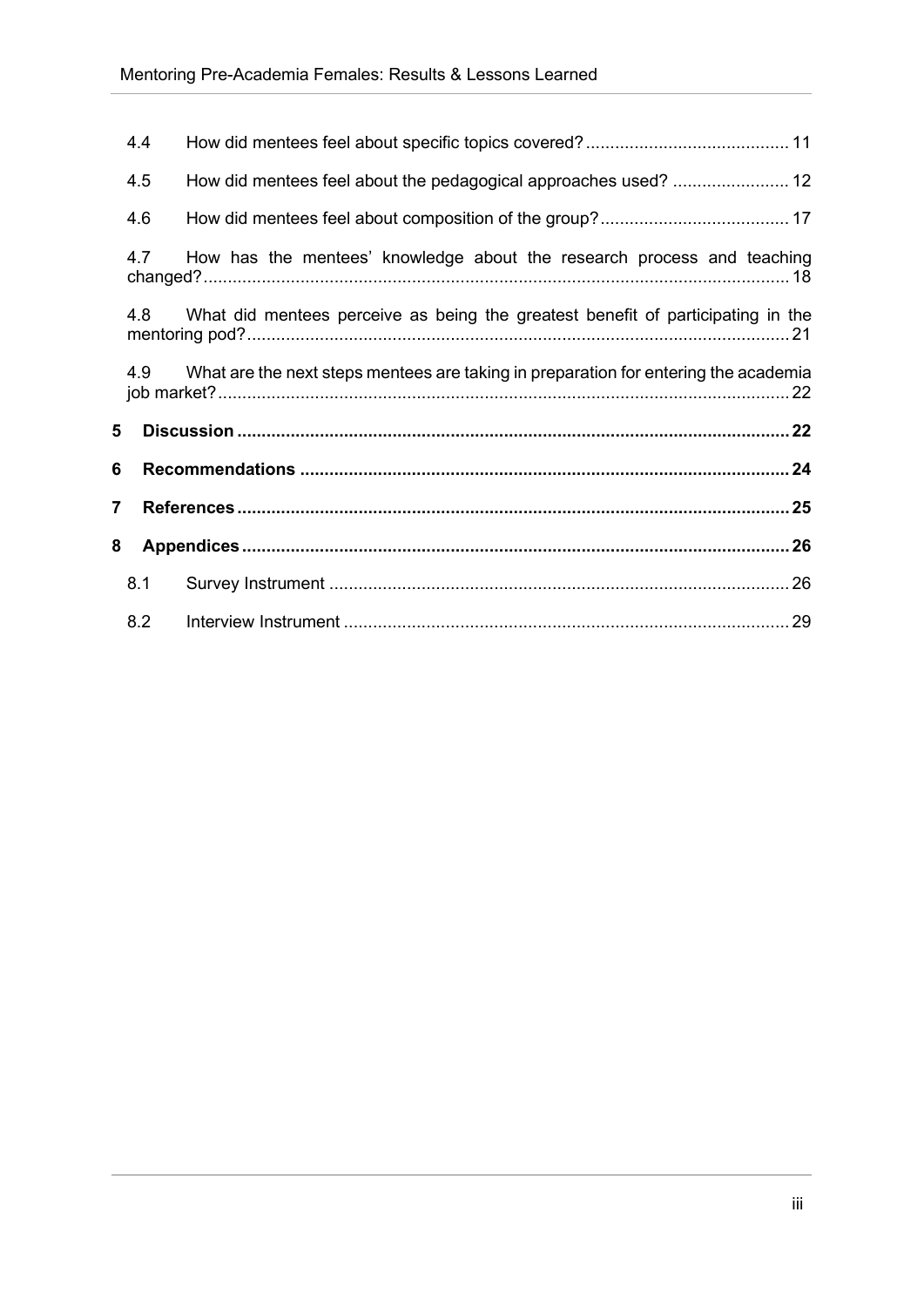# <span id="page-3-0"></span>Executive Summary

"*It cannot be left to those currently underrepresented to change the status quo*." Veronika Wirtz, Professor of Global Health, Boston University School of Public Health

*"I've never had a teacher that looked like me, especially not in higher education, so this feels important. Our mentors in this fellowship often reminded us that our voices were important as females and minoritized groups, and while I'm not always confident in expressing my voice yet, I better understand the value it has now."* UCF Pre-Academia Mentoring Pod, Mentee 5

## **Background**

Academic mentorship is critical for doctoral student success. Unfortunately, **mentorship opportunities for female doctoral students and academics are limited**, exacerbated by the ongoing lack of representation of women in senior positions in academia<sup>1,2</sup>. The importance of mentoring cannot be understated, particularly for underrepresented groups. Although much attention is paid to the mentoring of junior faculty, doctoral student mentoring is critical, especially mentoring beyond classwork and the dissertation. **Addressing the underrepresentation of women and minoritized populations in academia requires a multi-faceted approach. Doctoral students are an integral piece of the pipeline to academia and research positions**. Targeted mentoring is necessary for recruitment, retention, and long-term professional support of female and minoritized PhD students seeking careers in academia or research, who themselves will one day serve as mentors.

According to the **UCF Graduate Guide3** , **the intellectual atmosphere of a program is an often neglected, but nonetheless important component of graduate training, mentoring, and retention**. Creating an intellectual atmosphere requires opportunities for student and faculty interaction outside the classroom, such as seminars, symposia, and journal clubs. Moreover, inviting outside speakers to interact with graduate students is highly recommended. This type of environment fosters a culture where doctoral students are seen as junior colleagues, which promotes student success and prepares them for a career as researchers. **Creating this type of intellectual atmosphere is not necessarily costly; however, it requires a substantial commitment on behalf of faculty to engender this environment.** 

*To this end, the goal of the UCF pre-academia mentoring pod is to create an intellectual atmosphere that supports the success of female and minoritized students in the public health and public affairs by providing targeted mentoring support beyond the typical mentoring available in coursework and dissertations.* 

**Funded by a \$5,000 grant by the College of Community Innovation and Education,** we created a preacademia mentoring pod for female and minoritized doctoral students preparing for research careers related to public health or public affairs. The mentoring pod covered topics such as research management, work-life integration, special challenges and opportunities for female researchers, and career options for researchers. Meeting weekly for one semester, we used written assignments, internal mentoring meetings, and networking events with prominent female guest speakers from universities, think tanks, and governmental organizations across the nation in various stages of their academic and professional careers.

### **This report will:**

- Describe the structure, topics, and pedagogical methods of the Pre-Academia Program during Spring 2021.
- Present themes from mentees' interview data collected at the end of Spring 2021 and present survey data comparing pre-program and post-program goals, knowledge, and self-confidence among mentees.
- Propose steps for continuing and improving this pre-academia mentoring pod experience.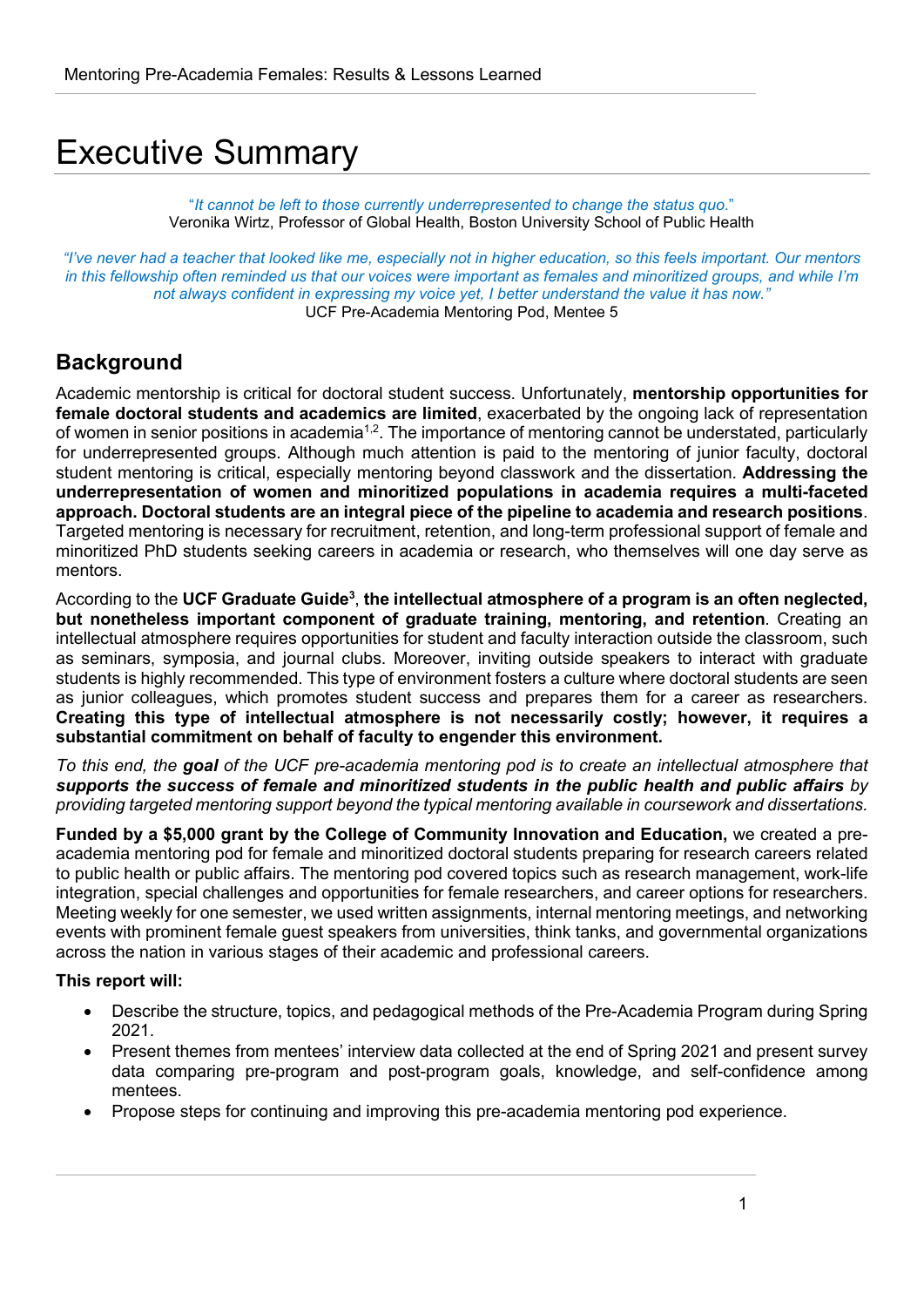## **Key Findings**

- Mentees reported joining the mentoring pod due to **a need for mentoring and a lack of mentoring opportunities in the UCF Public Affairs PhD program**.
- **Mentees' self-reported confidence increased** in multiple areas including preparation, expertise, and knowing the value of their own voice in academia.
- **Mentees praised the quality of the guest speakers**, and each mentee followed up with at least one of the guest speakers, and one is now **collaborating** with the guest speaker on research.
- Students listed **relationships with mentors, networking with guest speakers, and empowerment** as the greatest benefits of the pod.
- Through the interviews and survey data, we have **identified several ways to improve** the content and the approach to the mentoring pod.

### **Next Steps**

- **Fall 2021:** Continue this cohort's mentoring in a formal mentoring pod structure in the Fall of 2021, during which time the focus would be on the following: addressing any gaps in information identified by mentees during May 2021; applying lessons learned during the Spring; writing the CV, teaching, and research statements for academia positions; obtaining internal and external reviews of CV, teaching, and research statements; and preparing and delivering a mock-job talk with internal and external feedback.
- **Spring 2022:** Apply for external funding to the NIH for an interinstitutional training grant to develop a permanent mentoring program for female PhD students who are planning a career in public healthrelated research in academic settings.
- **Long-term sustainment and expansion of the program:** With external funding (ideally!) or internal funding (if external funding is not attainable), offer the Pre-Academia Mentoring Pod opportunity as a *one-year program to all UCF female PhD students interested in pursuing a research position in academia with an interest in public health (with public health broadly defined).*

## **Request for Continued Funding**

One goal of the UCF Office of Diversity and Inclusion (ODI) is to sponsor, support, and assess university programs and activities that promote the goal to make the university community more inclusive and diverse $^4$ . To achieve this goal, the ODI created several development programs including the Leadership Empowerment Program and the Legacy Leadership and Mentoring Program, both of which are mentoring programs for undergraduate students. Although the College of Graduate Studies offers several fellowships for underrepresented students, we are aware of no formalized mentoring programs aimed at promoting diversity and inclusion for doctoral students in public health-related research.

Given the lack of dedicated mentoring programs for underrepresented doctoral students and the demonstrated success of the mentoring pod in meeting the needs of the student participants, **we kindly request continued funding for this program**. We plan to use the pilot data collected from the mentoring pod to apply for a Training, Workforce Development, and Diversity grant sponsored by the National Institute of General Medical Sciences in Spring 2022, in collaboration with the University of Nevada-Reno. Continued data collection during Fall 2021 is necessary for creation and submission of a robust proposal the following Spring.

*We hope that you are convinced of the value of the mentor pod program, and that as leaders, you will continue to contribute to the development of an intellectual and supportive environment for our female and minoritized doctoral students seeking public health-related research careers.*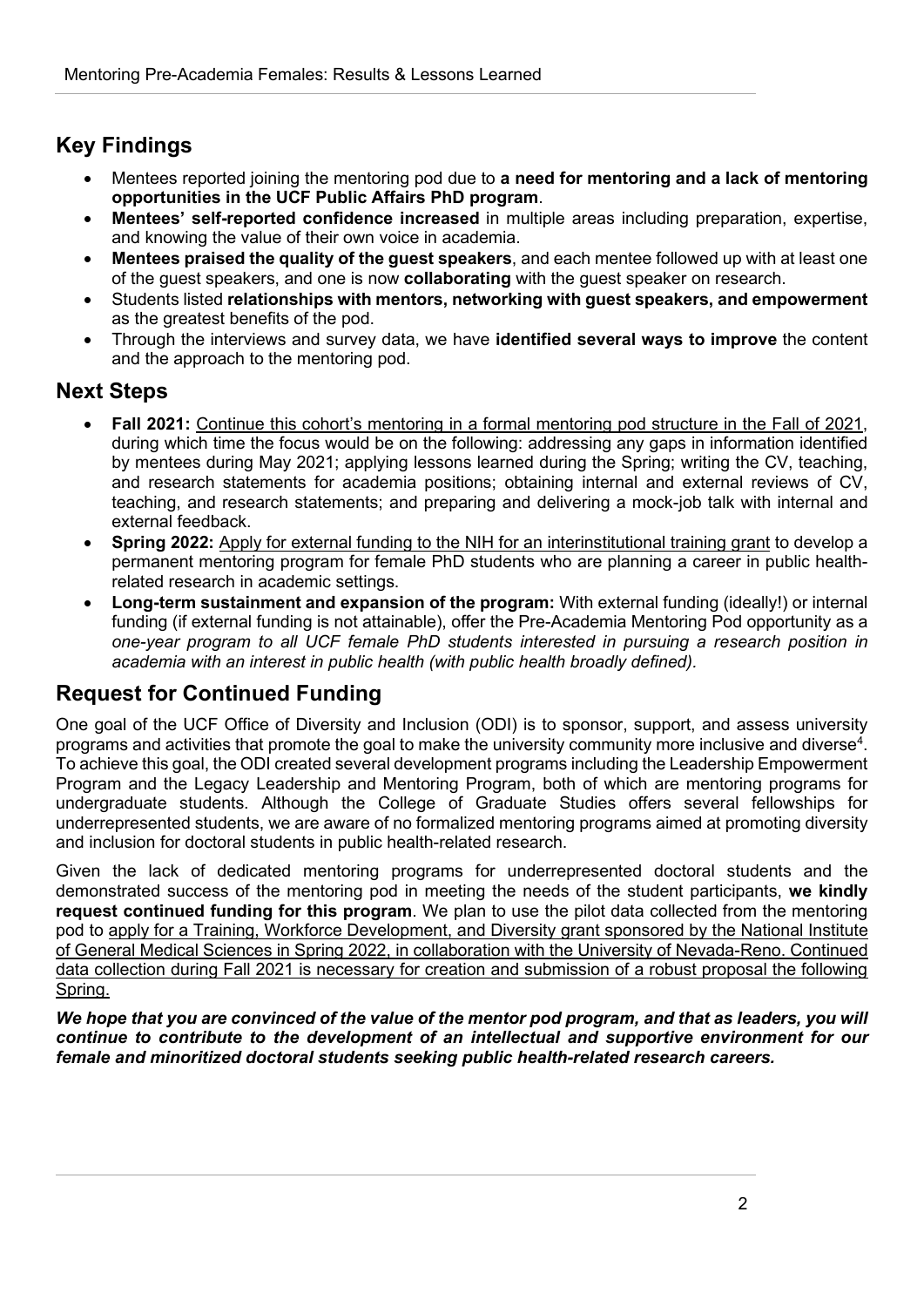# <span id="page-5-1"></span><span id="page-5-0"></span>1 Introduction

## **1.1 Background**

**Drs. Andraka-Christou, Atkins, and Asi (i.e., "the mentors") have informally mentored several PhD students at UCF in recent years**, primarily through engaging these students in the mentors' research projects. Over time, some of these students have expressed an interest in pursuing a research career postgraduation. These **students also voiced a need for mentoring and lack of knowledge about the landscape of research-focused jobs in academia**. The students, all of whom were female and some of whom were persons of color (POC), described trepidation about entering a field where they felt their voices would be ignored and work-life balance appeared unattainable. These concerns were particularly evident among students who were first-generation college students or first-generation graduate school students. In brief, the mentors felt that the primary hindrance to a future research-focused career in academia for these students might not be methodological training but rather self-confidence and knowledge of how to navigate the academic job application process.

As a result, the mentors applied for internal funding through the College of Community Innovation and Education (CCIE) to **develop a semester-long mentoring program for female and otherwise minoritized students (particularly POC), who were in the middle of the PhD program in Public Affairs and interested in a research-focused academic career**. The mentors met with the five participating students at the beginning of the semester to identify their needs. The mentors also created and disseminated a prementoring survey to the mentees. The mentors then created a non-credit Webcourse divided into multiple topics, weekly readings, weekly assignments, and either planned weekly guest speaker panels or internal meetings (i.e., with the mentees and the mentors only). Each week was focused on a specific topic that had been identified as a priority need, with readings, assignments, and meetings aligned with that topic. At the conclusion of the semester, mentees were required to write a reflection paper and complete a post-mentoring survey. Additionally, after the mentors received Institutional Review Board approval, the mentees were invited to participate in interviews regarding their experiences in the Pre-Academia program and their suggestions for improvements for the future.

## **1.2 Objectives**

<span id="page-5-2"></span>The objectives of this internal report are to:

- Describe the structure and topics of the Pre-Academia Mentoring Pod during Spring 2021.
- Present themes from mentees' interview data collected at the end of Spring 2021 and present survey data comparing pre-program and post-program self-confidence, knowledge, and goals.
- Propose steps for continuing and improving this mentoring experience.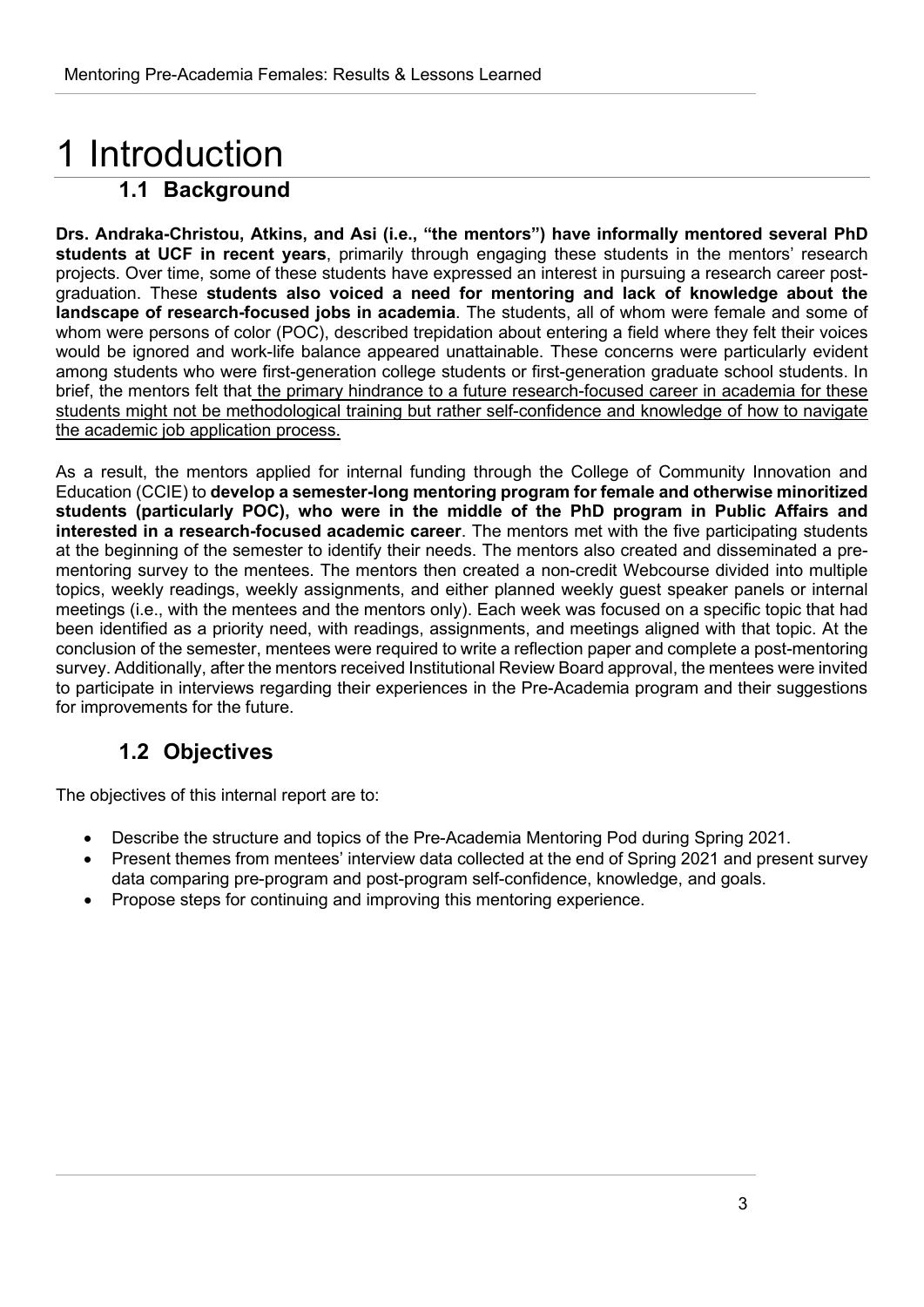# <span id="page-6-0"></span>2 Overview of the pre-academia mentoring pod goals, structure, topics covered, and pedagogical approaches

### **2.1 Goals**

<span id="page-6-1"></span>The goals of the mentoring pod were to 1) increase self-confidence among the mentees, 2) empower the mentees to pursue a career in research post-graduation, particularly in academic settings, 3) describe the landscape of research positions within academia, as well as research positions outside of academia, 4) provide practical advice regarding the job application process, and 5) create networking experiences for mentees with female researchers with similar research interests from other academic institutions across the nation.

### **2.2 Structure**

<span id="page-6-2"></span>The mentoring pod officially began in February of 2021 and continued until the first week of May 2021. Upon joining, mentees were required to sign a document indicating that they intended to fully participate in all the readings, assignments, and meetings associated with the mentoring pod. Mentees were also provided with a \$300 stipend to purchase professional association memberships, books or webinars related to career development or methodological training, or other research expenses – after review by the mentors.

**During the Spring semester, each week a different topic was covered, with topics based on needs identified during our needs assessment at the beginning of the semester**. Each week mentees were provided readings associated with the topic in Webcourses, and most weeks mentees were also required to complete written assignments submitted via Webcourses. Additionally, **during the majority of weeks, mentees were required to participate in an internal meeting with the other mentees and the mentors or were required to prepare for and attend a panel with guest speakers.** Guest speakers were offered a \$200 incentive for their time. At the end of the semester, mentees were provided with books regarding topics that mentors felt needed further discussion. To motivate reading the books, **the mentors created a voluntary summer 2021 "book club", with one book per month to be discussed.** At the conclusion of the Spring semester, all mentees expressed strong interest in continuing engagement with the mentoring pod during Fall 2021.

### **2.3 Topics covered during Spring 2021**

- <span id="page-6-3"></span>• The academia landscape: types of university institutions (e.g., research-focused institutions versus small liberal arts colleges); types of university positions (e.g., tenure-track faculty versus lecturer); and the academic job market
- Research organization skills: goal setting and tracking; reference management; and research task management
- Setting a research agenda: managing the research pipeline; developing a focused portfolio of research; enhancing research productivity; and tackling imposter syndrome
- Writing a peer-reviewed scientific article: the basic "formula" of a research article; the "formula" adjusted for quantitative, qualitative, and mixed method work; authorship rules; disclosure; and research misconduct
- Revising peer-reviewed scientific articles: the revision process; tips for responding to reviewers; identifying target journals for publication; and serving as a reviewer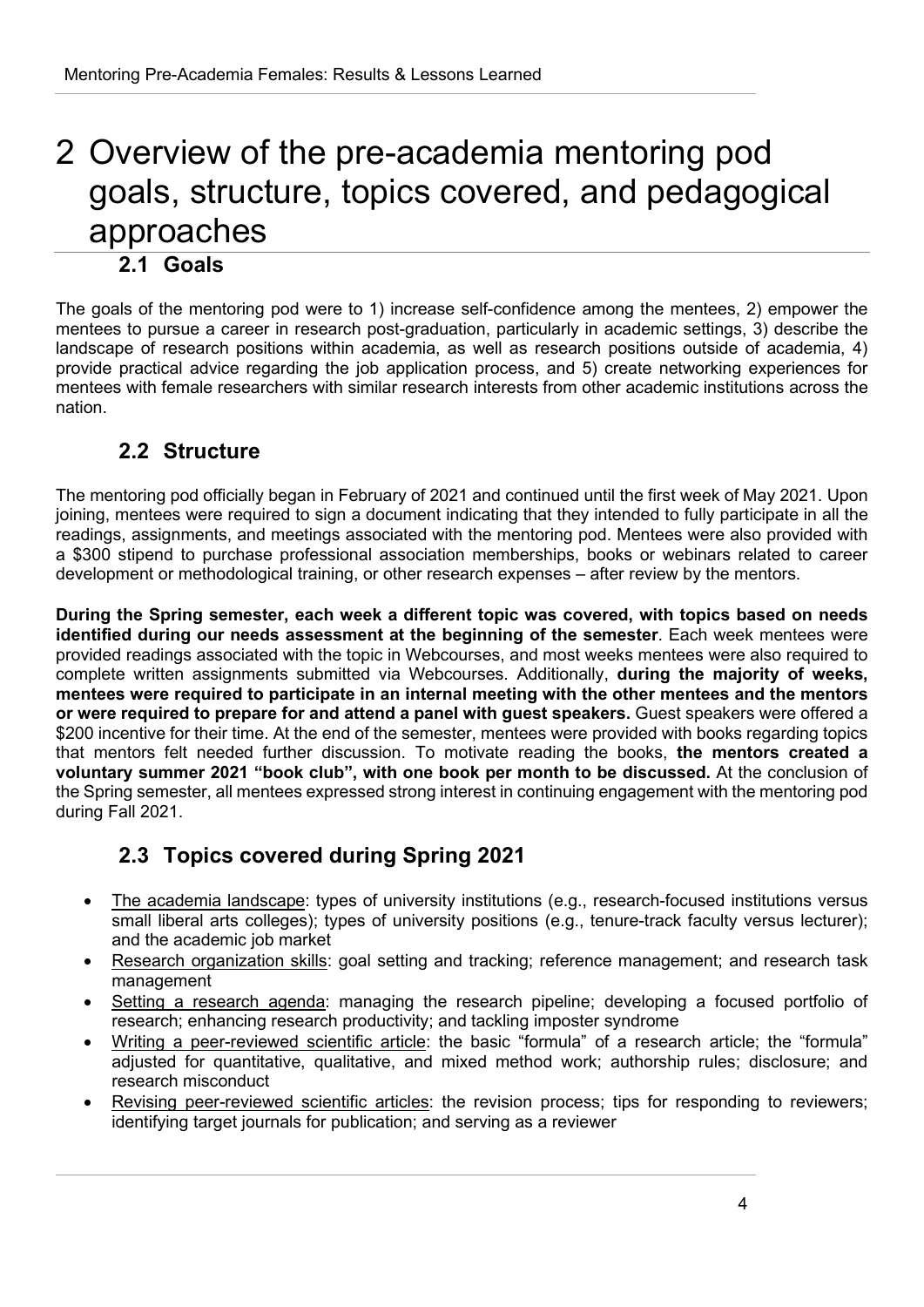- Applying for grants: types of funders; types of NIH grants; parts of an NIH application; anatomy of a specific aims page; and talking to program officers
- Collaborating and leading a research team: reasons for collaboration; characteristics of good collaborators; and project management for team-based research projects
- Overview of the academic job application process:
	- o Writing the cover letter and CV: purpose, organization, and style
	- $\circ$  Writing the teaching philosophy or teaching statement: purpose, organization, and style  $\circ$  The iob talk and dean interview, including presentation styles
	- o The job talk and dean interview, including presentation styles<br>o Writing the research statement: purpose, organization, and st
	- Writing the research statement: purpose, organization, and style
- Plan B: alternatives to research careers in academia, including think tanks, state government, and federal government careers
- Work-life balance: identifying one's priorities, saying "no," and practical minimalism
- Disseminating research: social media challenges and opportunities; building a professional website; anatomy of an academic conference; giving an effective oral presentation; giving an effective poster presentation; and identifying top conferences in one's field
- Teaching skills: active learning and Bloom's taxonomy; teaching evaluations; and mentoring others

### **2.4 Pedagogical methods**

<span id="page-7-0"></span>The mentors intentionally used a variety of pedagogical approaches. **Readings** were selected to provide basic information about the topic and included peer-reviewed papers, websites, and white papers. **Written assignments** were designed to allow students to reflect on the application of the topic of the week to their own lives, to recognize any knowledge or professional development gaps they had with respect to the topics, and to plan how to address any such gaps.

**Guest speaker panels** were intended to provide perspectives on the topics beyond those of the mentors and to forge networking connections with female academics at other universities in similar fields to those of the mentees. The **internal meetings** were intended as a space for mentees to debrief, to reflect on lessons learned that week, to voice questions that they might feel uncomfortable raising with guest speakers, and to share and obtain feedback on written assignments.

**A final reflection paper** was required of each mentee for personal assessment of needs to be met in the future, lessons learned, and personal changes experienced since joining the mentoring pod. **During the summer, mentees have opted to participate in a monthly "book club" with the mentors**, during which we are discussing books purchased during the fellowship, including books on grant writing, negotiation, and college-level teaching skills.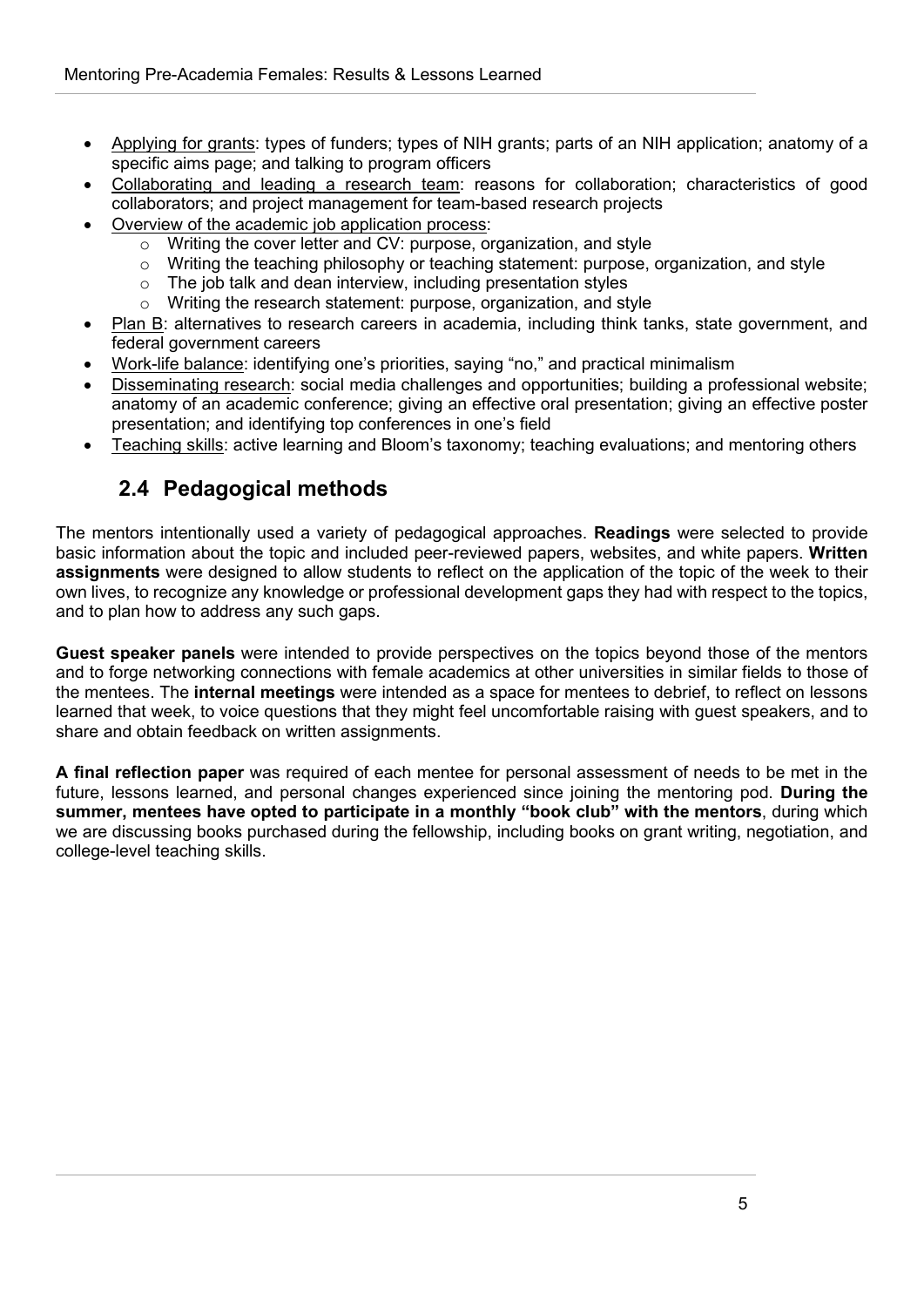# <span id="page-8-1"></span><span id="page-8-0"></span>3 Methodology **3.1 Research Questions**

The research questions to be answered by this study are:

- 1. Why did mentees join the mentoring pod?
- 2. How have mentees' career plans changed since joining the mentoring pod?
- 3. To what extent have mentees' self-confidence changed since joining the mentoring pod?
- 4. How did mentees feel about specific topics covered?
- 5. How did mentees feel about the pedagogical methods used?
- 6. How did mentees feel about the composition of the mentees?
- 7. How has the mentees' knowledge about the research process changed?
- 8. What did the mentees perceive as being the greatest benefit of the mentoring pod?

### **3.2 Research Design**

<span id="page-8-2"></span>The mentors used a mixed method approach to answer the research questions. The following table summarizes the methods used to answer each question:

#### **Table 1 Methods used to answer research questions**

| <b>Research Question</b>                                                                                   | <b>Method</b><br><b>Used</b><br>Answer<br>to<br>Question |
|------------------------------------------------------------------------------------------------------------|----------------------------------------------------------|
| Why did mentees join the mentoring pod?                                                                    | Interview, Reflection paper                              |
| How have mentees' career plans changed since joining the mentoring pod?                                    | Survey,<br>Interview.<br>Reflection<br>paper             |
| To what extent has mentees' self-confidence changed?                                                       | Interview, Reflection paper                              |
| How did mentees feel about specific topics covered?                                                        | Interview, Reflection paper                              |
| How did mentees feel about the pedagogical methods used?                                                   | Interview, Reflection paper                              |
| How did mentees feel about the composition of the mentees?                                                 | Interview, Reflection paper                              |
| How has the mentees' knowledge about the research process and teaching changed?                            | Survey                                                   |
| What did the mentees perceive as being the greatest benefit of the mentoring pod?                          | <b>Interviews</b>                                        |
| What are the next steps that mentees are taking in preparation for entering the job market in<br>academia? | Reflection paper                                         |

### **3.3 Ethics**

<span id="page-8-3"></span>Institutional review board approval was obtained for this research from the University of Central Florida. Research participants (i.e., the mentees) were provided an explanation of research. While mentees were required to complete the pre- and post-survey, as well as the reflection paper, as part of their mentoring pod experience, inclusion of their data from the survey and reflection paper for research analysis was optional. Interviews were optional. All mentees opted into the research process.

### **3.4 Instruments**

<span id="page-8-4"></span>**Interview instrument:** The mentors jointly created the end-of-semester interview instrument with the goals of answering our research questions. Topics included the following: 1) overall perceptions of the Pre-Academia Mentoring Pod, 2) changes in career plans pre-post participation, 3) perceptions of specific topics covered, including any topics that felt to advanced or superfluous, 4) perceptions of specific pedagogical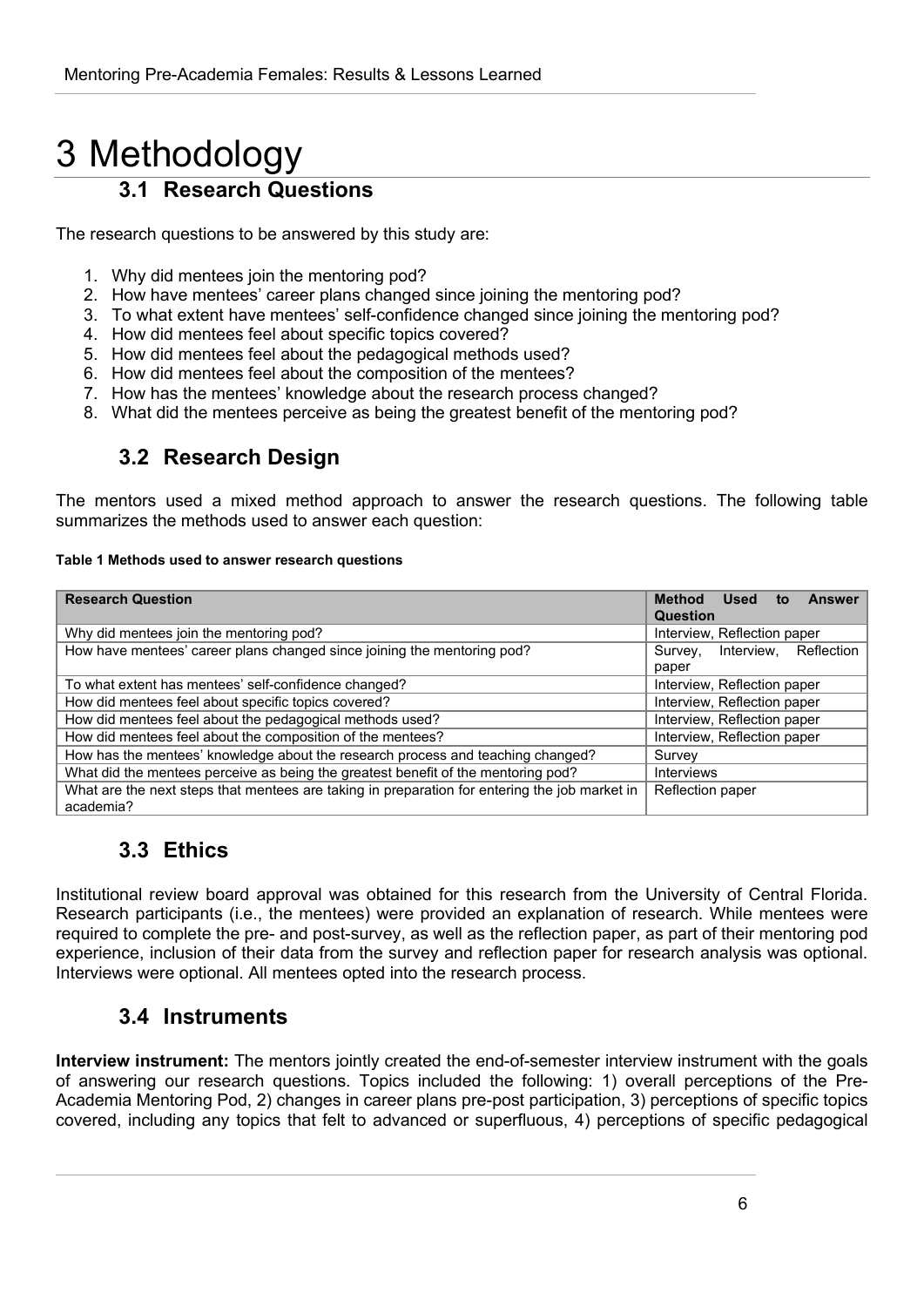approaches (e.g., reading materials, guest speakers, internal meetings, written assignments), 5) perceptions of the mentee composition of the program, including genders, race/ethnicities, and disciplinary backgrounds of the mentees, and 6) other areas for improvement.

**Survey instrument:** The mentors jointly created a pre- and post- survey instrument. The instrument used categorical and Likert scale questions to identify mentees career goals, including the type of institution in which they would like to work and the type of position they would like to have, as well as their knowledge and confidence with respect to basic research tasks, such as writing publications for peer review and developing/giving conference presentations.

**Reflection paper:** At the end of the semester, mentees were required to write a two- to three-page reflection paper regarding their goals, next steps they are taking toward their academic research career, perceptions about working in academia, and what they learned about themselves during the mentoring pod.

See *Appendix A* for the end-of-semester interview instrument.

<span id="page-9-0"></span>See *Appendix B* for the pre- and post- survey instrument.

### **3.5 Sample**

The Spring 2021 mentoring pod included **five mentees**, whose demographic data were as follows:

- 100% (n=5) were female
- 60% (n=3) identified as a person of color
- 100% (n=5) were enrolled in a PhD program; 60% (n=3) had completed their prospectus defense, while 40% (n=2) had not yet completed their prospectus defense
- 80% (n=4) were current UCF PhD students; 20% (n=1) was a former UCF MHA student currently pursuing a PhD elsewhere while participating on UCF-based research teams
- Of the UCF PhD students, 100% were in the Public Affairs program (n=4), with three focused on health services/policy research and one focused on social work/education research related to public health

## **3.6 Data Collection**

<span id="page-9-1"></span>Dr. Andraka-Christou conducted individual semi-structured interviews with each of the mentees via Zoom in May 2021. Interviews lasted approximately one hour, were audio recorded, and then transcribed. The preand post- survey link was embedded in Webcourses as an assignment at the beginning and end of the semester (February and May 2021). Reflection papers were collected via Webcourses in May 2021.

## **3.7 Data Analysis**

<span id="page-9-2"></span>Dr. Andraka-Christou conducted thematic analysis of interview data in Dedoose software. The thematic analysis process used a mixed deductive/inductive approach to coding. The interview questions served as first-level codes for a preliminary codebook. As each interview was coded, second-level and third-level codes were created iteratively, with second-level or third-level codes sometimes being merged overtime. New codes were applied to previously coded transcripts as needed. For each interview question, themes were identified by examining both codes and coded excepts related to that interview question. While not examined for purposes of this report, our research team will next be evaluating: 1) areas of agreement and disagreement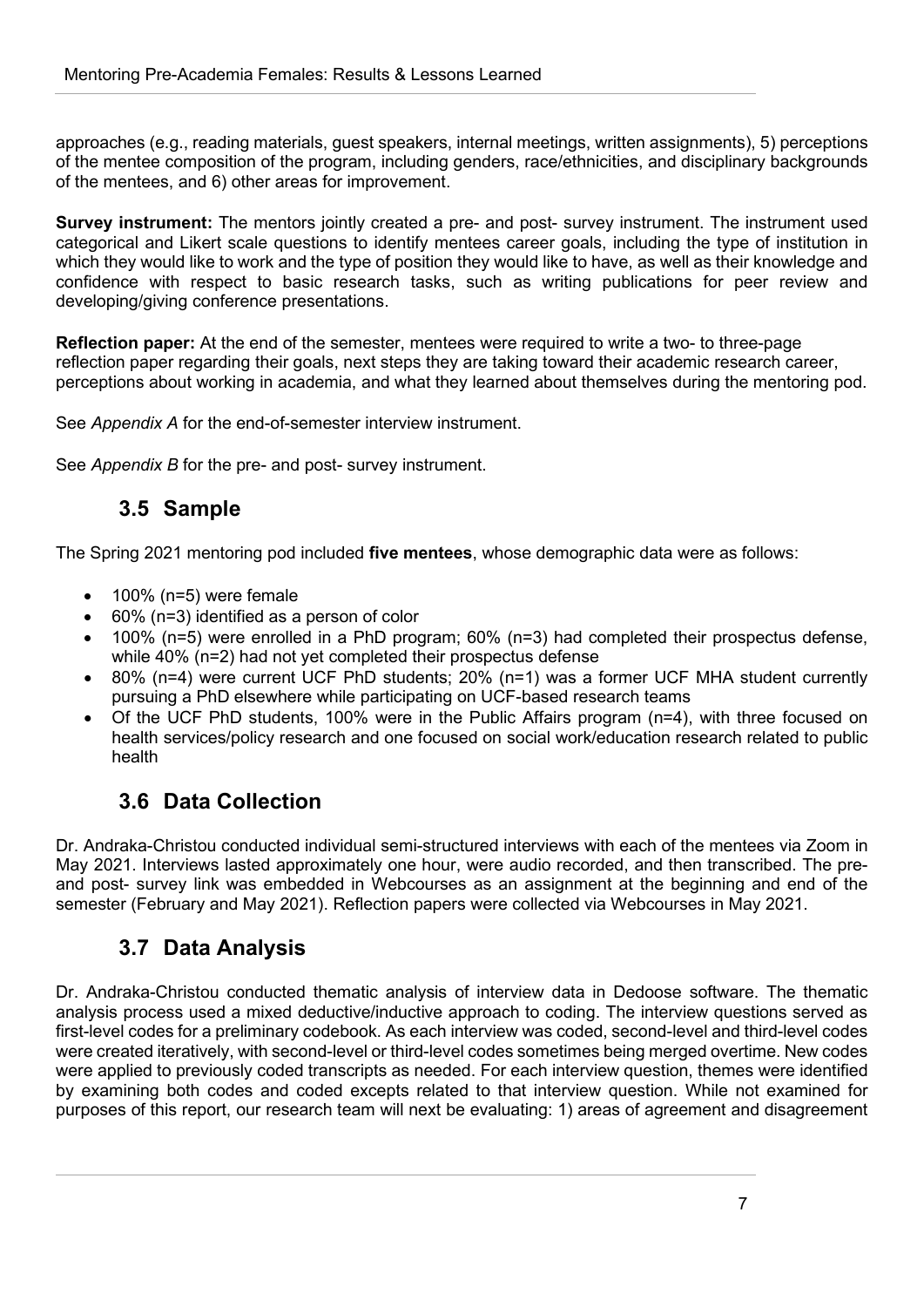between mentees, and 2) overarching themes across all interview and research questions. Those results will be included in a forthcoming peer-reviewed publication.

Dr. Atkins created graphs to describe the survey data in Excel to show changes to questions in the pre- and post- survey, with pre- and post- responses linked at the individual level.

We used a complementarity approach to mixed method integration, through which we believe different methods (i.e., survey, interview, reflection paper) provide different perspectives of the same phenomenon <sup>5</sup>.

### **3.8 Limitations**

<span id="page-10-0"></span>Interview data were collected by one of the mentors, Dr. Andraka-Christou, which could have influenced some responses to the questions. To help combat potential bias, Dr. Andraka-Christou began each interview expressing her desire for open and honest answers and the mentors' goals for identifying areas for improvement. Only five mentees participated this semester, limiting inferences that can be drawn from quantitative data.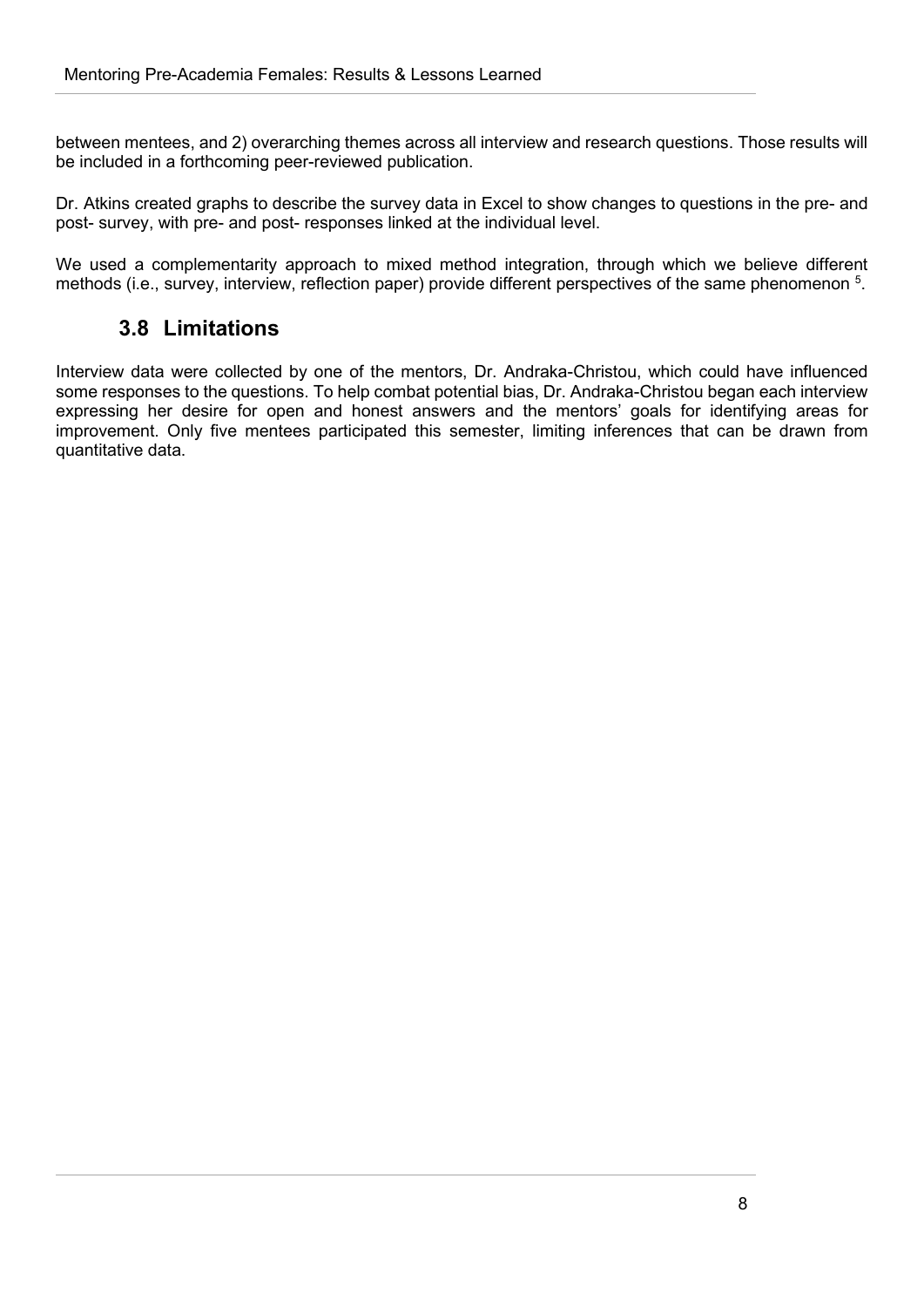# <span id="page-11-1"></span><span id="page-11-0"></span>4 Results **4.1 Why did the mentees join the mentoring pod?**

Mentees described one or more of the following as general reasons for joining the mentoring pod:

- The world of academia is a "black box" that she needed to unpack
- General interest in pursuing a research career in academia
- Enjoyment of professional development opportunities
- Mentor or fellow mentee invited her
- Wanted to understand research career options after a PhD, both inside and outside of academia
- Was feeling overwhelmed about the academia researcher job application process
	- o *"Academia sounds daunting, academia sounds as if there is no opportunity for work life balance or there's no time to build an eventual family, which I desire… It felt very scary to want to even navigate that route. And that was my initial thought and feeling as of January, February when we began." – Mentee 3*
- Wanted to hear experiences about academia from people other than just the mentors (i.e., wanted a larger "sample" of experiences)
- Mentoring is lacking in the Public Affairs PhD program at UCF
	- o *"It's a mentoring group, I can use mentorship. I think a lot of times that is lacking in our doctoral program." – Mentee 3*
- Mentoring for pre-Academia PhD students is limited at professional/academic conferences
	- o *"I might have those questions when I go to those conferences, but it's a weekend conference, you're not going to have all of these questions answered in a weekend span." – Mentee 3*

Mentees also had specific objectives they wanted the mentoring pod to meet. One or more of the following objectives were mentioned by each mentee:

- Understanding how to create job application materials, like teaching statements and research statements
- Knowing the difference between work in research-focused universities and teaching-focused universities, as well as differences between positions (e.g., tenure-track academic, lecturer)
- Describing the daily life of a tenure-track academic at a research institution
- Learning how to talk about one's research (e.g., in networking situations) and developing a way to "stand out" as a researcher among other researchers exploring similar topics
	- o *"My background is predominantly in health administration, so that's where I really felt ... That's the last time I felt very comfortable in a field. I knew how to introduce myself there. But as a researcher, do you just jump straight into research? Like, what do you do or how do you find commonality?" – Mentee 4*
- Understanding life in academia for female POC, as well as strategies for navigating difficulties related to being minoritized
	- o *"And I think the biggest thing that I wanted to learn was, what was it like for individuals who A were female and B people of color who had to navigate this world." – Mentee 4*
- Understanding the general process of job applications for academia positions (i.e., steps to take)
- Learning whether work-life balance in academia is possible and identifying strategies for achieving work-life balance, particularly as a female who wants to have a family
- Knowing the "good sides" and the "bad sides" of work in academia (i.e., the pros and the cons) to inform career plans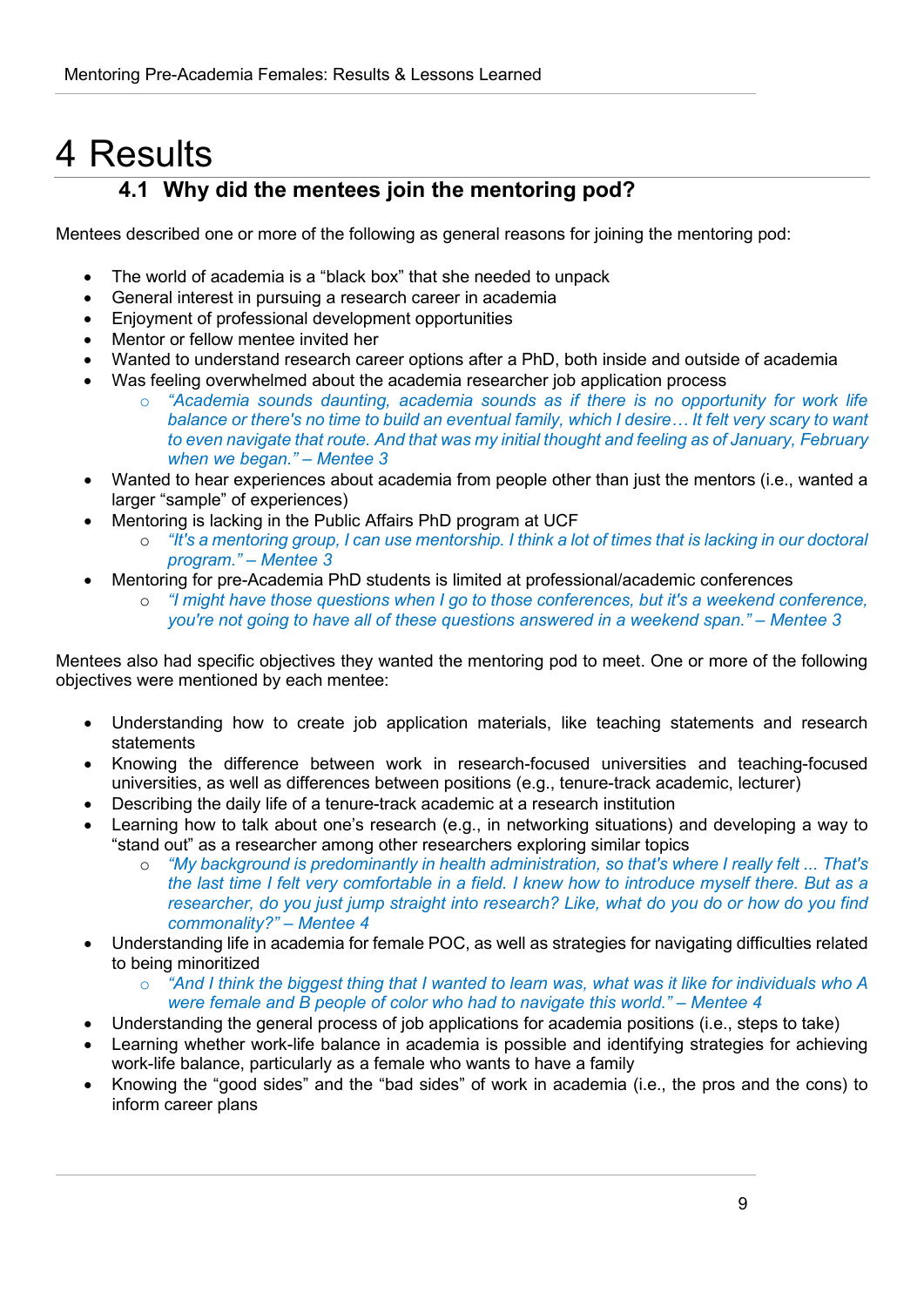### <span id="page-12-0"></span>**4.2 How did the mentees' career plans change, if at all, after participating in the mentoring pod?**

Based on the survey data, at the beginning of the fellowship four out of five mentees in the survey indicated that a tenure-track job at a research focused university was their primary career goal. In May 2021, all mentees (5/5) indicated that a tenure-track job at a research-focused university was their primary career goal.

The qualitative data provided some more nuance to the survey data, indicating that even though a tenuretrack job at a research-focused university was the primary goal, some mentees had not yet completely made up their mind or were open to other possibilities (e.g., think tanks) – either before a tenure-track position or if a tenure-track position is not obtained. All participants indicated that from the beginning of the mentoring pod they have wanted a research-focused position – however, their decision regarding the type of setting in which to conduct the research has become more oriented toward academia.

- *"Throughout this fellowship and the past year of my dissertation I have been trying to figure out what I want to do after I graduate. While I haven't come to a concrete conclusion, I think I am in a better position than I was last year – and academia is definitely a front runner now." – Mentee 5*
- *"The fear that I initially had back in January has definitely diminished a bit. I'll say significantly more actually than the level I was at in January. So those pathways are still the same in terms of my openness, but I'm a lot more open to academia because I can see that there's a tactical way I can go about preparing for being on that market." – Mentee 3*
- *"The mentoring program was especially helpful for planning a career in academia and helping to solidify that that was indeed the plan I wanted to take. Prior to the mentoring program I planned this same route, but better understanding the ability to have a work life balance, organize my time and research agenda, and get an idea of how to develop my own identity as a researcher and future academic." – Mentee 2*

Several mentees described their desire for a job in academia as being related to academic freedom and the ability to pursue research topics of one's choosing – a perk of research in academia about which they felt even more excited after participating in the mentoring pod.

- *"This is a large part of why I want to be an academic: to choose where to focus my research agenda. Hearing that others value this as part of being an academic made me more confident about my decision and life plan." – Mentee 2*
- *"I was thrilled to learn that all of the reasons I love working as a graduate assistant are the same reasons that I will love working in academia, as it has flexible work hours, ability to allot time toward family (as opposed to working a 9 to 5, where I'd have to take time off regularly during the week instead of modifying my schedule around an event), and the freedom to conduct research on whatever I want. This last point is perhaps the largest incentive for me to continue my work in academia." – Mentee 4*

### <span id="page-12-1"></span>**4.3 To what extent has mentees' self-confidence changed since joining the mentoring pod?**

Mentees described an increase in self-confidence with respect to seeking a research-focused job in academia.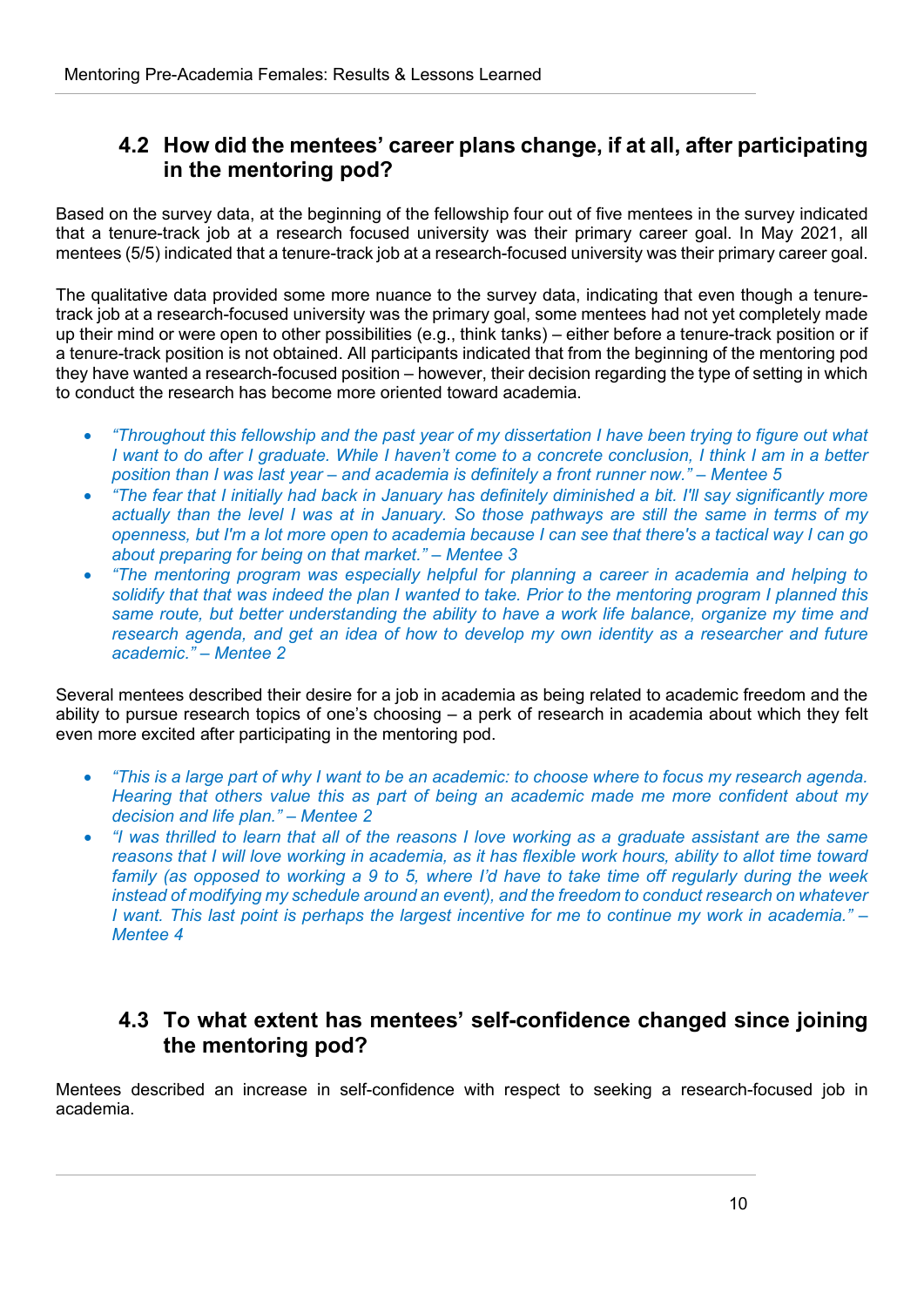*"More than anything, I have learned that I am cut out for academia…I can't tell you, it's just a night and day difference. It is 110% difference in how much more prepared I am and how well I feel like I fit into it now. And how well I feel, or how able I feel to traverse the world of academia even still having not defended my prospectus." – Mentee 4*

*"While a significant reason for this is because now I know what to expect and what is expected of me, it is also because there has been a lot of confidence building that is woven into this fellowship that I personally find invaluable. Unfortunately, as we've discussed numerous times, women face unique challenges in life and work – self-confidence being one of them." – Mentee 5*

*"Coming into this group, I was filled with fear in regards to academia … And I don't want to say that it no longer sounds daunting, but it's less daunting. And so for me, I felt empowered from the mentors, from the speakers and even from my peers, that this is something that can be tackled."– Mentee 3* 

The increased confidence was particularly evident among POC.

*"I've never had a teacher that looked like me, especially not in higher education, so this feels important. Our mentors in this fellowship often reminded us that our voices were important as females and minoritized groups, and while I'm not always confident in expressing my voice yet, I better understand the value it has now." – Mentee 5*

### **4.4 How did mentees feel about specific topics covered?**

<span id="page-13-0"></span>See section 2.3 for a list of the specific topics covered during the Spring 2021 mentoring pod.

**Most useful topics:** During the interviews, mentees were asked to identify the topics discussed during the mentoring pod they found most useful or relevant to their needs. Each mentee identified 1-3 topics. The following topics were identified:

- Work-life balance
- Setting a research agenda
	- *"I had a hard time keeping track of all the research projects I was participating in. And then that there was a word document with the chart of prioritizing. And that's been helpful if, keeping track of everything." – Mentee 2*
- Writing a peer-reviewed article
- The landscape of academia
- Research organization
	- o *"It's not like I was an undergrad, right? I can't just work anywhere 2:00 in the morning. It's also getting to know myself as a person as to what worked best for me, instead of just jumping around and making sure things get done. It's two totally different spheres and those are the two things that really hit home for me. I think maybe because there were earlier on, I'm not sure, but those were the things that really shaped the rest of the semester for me, and really transformed a few of my work habits." – Mentee 4*
- Job talk and dean interview
	- o *"I think I really liked the job talk and dean interview one because that's something that I'm generally nervous about." – Mentee 5*
- Grant applications
- CV development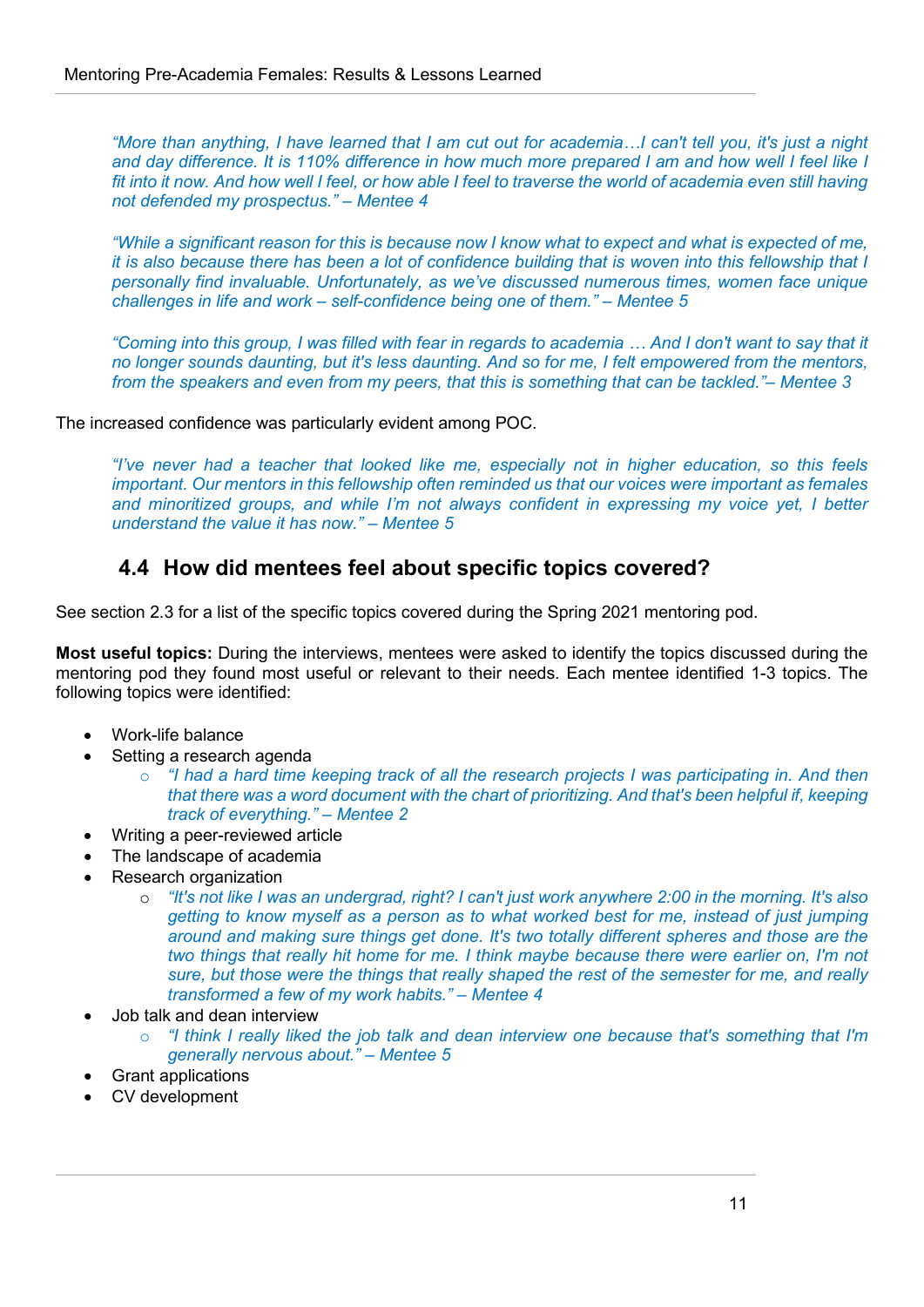**Topics needing more depth:** Mentees were also asked about topics needing more depth or time than was provided during Spring 2021:

- Grant writing, including the differences between grant writing for the NSF versus the NIH
- Feedback on job application materials written by the mentees, including cover letters, CVs, teaching statements, and research statements
- Plan B (i.e., finding and applying to research jobs outside of academia)
	- o *"I still felt like I didn't know what I would do in the middle…Am I applying to these [academic and non-academic jobs] at the same time? Am I just doing this and then waiting to be rejected and then doing this, I wanted a little more guidance maybe and then also maybe more options." – Mentee 5*
- Talking about one's research topic in more depth during networking
	- o *"I feel like my research, I can verbalize it in the elevator speech because that's very short, but when someone asks me to describe it into more and more depth, my personal chair tells me this. I understand my research in my head, complete sense in my head. I know what I'm passionate about, I know what I'm interested in. But then relaying it in verbal terms beyond the elevator speech, sometimes I seem, in my opinion, all over the place." – Mentee 3*
- Developing university courses

One mentee found that the collaboration topic was not very relevant to her, as she has significant experience collaborating on research projects. Three mentees found that the research organization topic was not very relevant to them, because they had already developed a system that worked for them; however, the other two mentees described the research organization topic as being among the most important ones covered – as they had not yet developed a research organization system for themselves.

Importantly, rather than a consensus existing that one particular topic was most useful or least useful, perceptions differed based on the individual needs of each mentee. For example, one of the most introverted members of the mentoring pod found the job talk/dean interview topic particularly useful, because of her apprehensions regarding public speaking; and those who had already developed a research organization system for themselves found the research organization topic less useful than did those who had not yet developed a research organization system. All mentees appreciated the variety of topics covered.

**Order of topics:** Mentees generally felt the order of topics was logical, but one mentee suggested creating headers in Webcourses to further group topics that were similar (e.g., grouping the CV, cover letter, teaching statement, research statement, and job talk/dean interview under a heading called "job application.")

### **4.5 How did mentees feel about the pedagogical approaches used?**

<span id="page-14-0"></span>Mentees were asked to describe how they felt about each of the pedagogical approaches used, including what they liked and areas for improvement.

**Variety of pedagogical approaches used:** All mentees appreciated the variety of pedagogical approaches used. They felt that these pedagogical approaches built on each other: 1) the reading materials in Webcourses introduced the concept; 2) the written assignments prompted self-reflection and internalization of the reading materials; 3) the guest speaker panels provided opportunities to ask questions not addressed in the reading materials, to obtain more context for the reading materials, and to network with scholars in their field; and 4) the internal mentoring pod meetings offered an opportunity to "debrief" and ask questions that mentees did not feel comfortable asking of guest speakers. Several mentees suggested that in subsequent mentoring pods, we order these pedagogical approaches as a repeating pattern, as shown in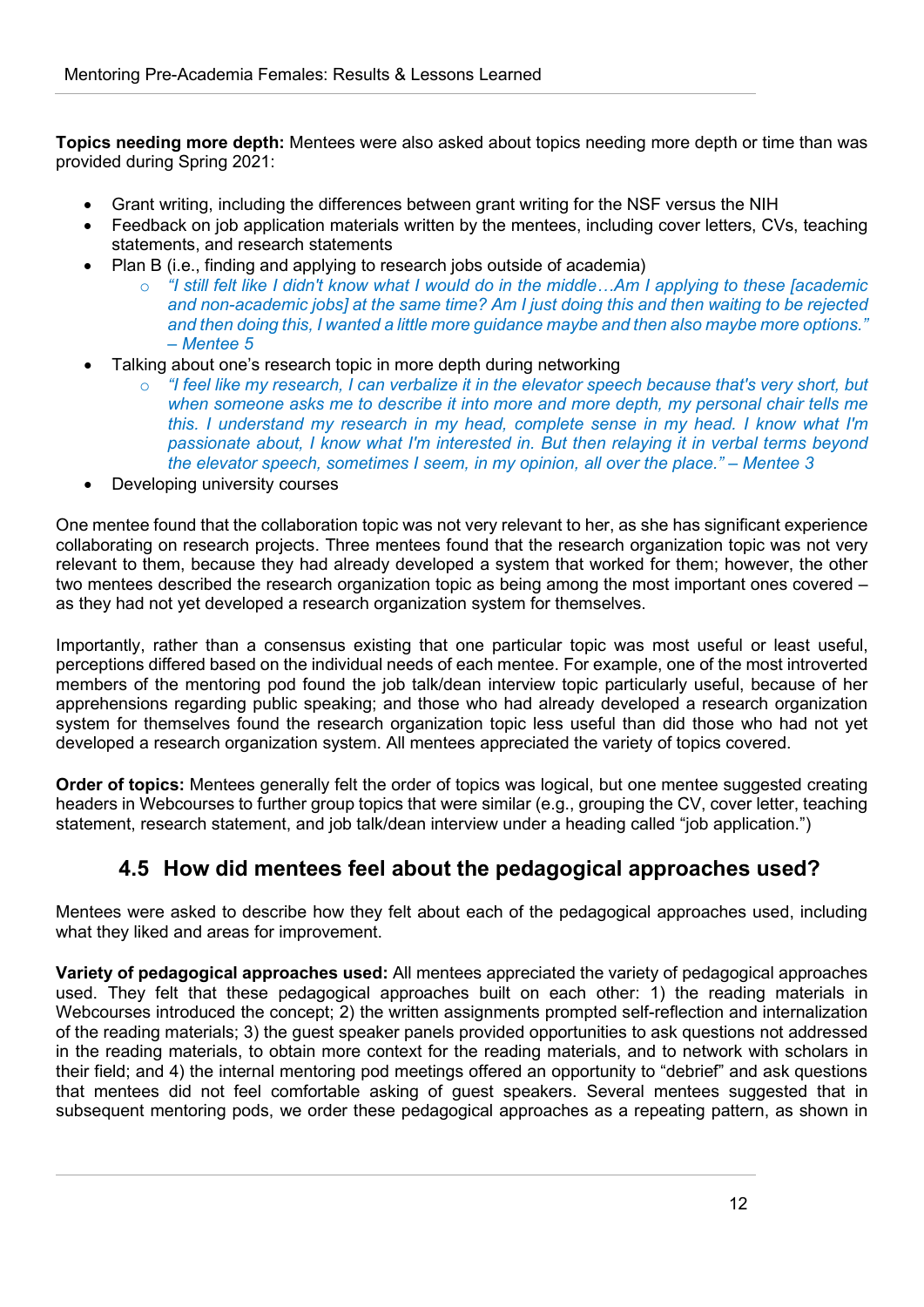the figure below; whereas during the Spring 2021 semester, sometimes multiple guest speakers/panels occurred back-to-back due to scheduling restrictions with guest speakers.



#### **Reading materials in Webcourses for each topic:**

- All mentees mentioned that they planned to reference the reading materials in the future, with some mentioning that they had either bookmarked the materials on their computer or created separate folders of materials
- The process of reading the materials ranged from mentees reading each material line-by-line to first skimming the materials and then only carefully reading the material most relevant to them that day, with plans to read the remainder in the future (see point about referencing materials above)
- Mentees appreciated the variety of reading materials, including the fact that not all materials were peer-reviewed articles
	- o *"I appreciated that there was a mix of website links and articles. It wasn't too many articles. Sometimes it becomes too much reading if it's just a lot of articles and a lot of the websites were not dense and difficult, they were very summative type of easy websites." – Mentee 5*
- One mentee suggested adding short videos, podcasts, or other multimedia files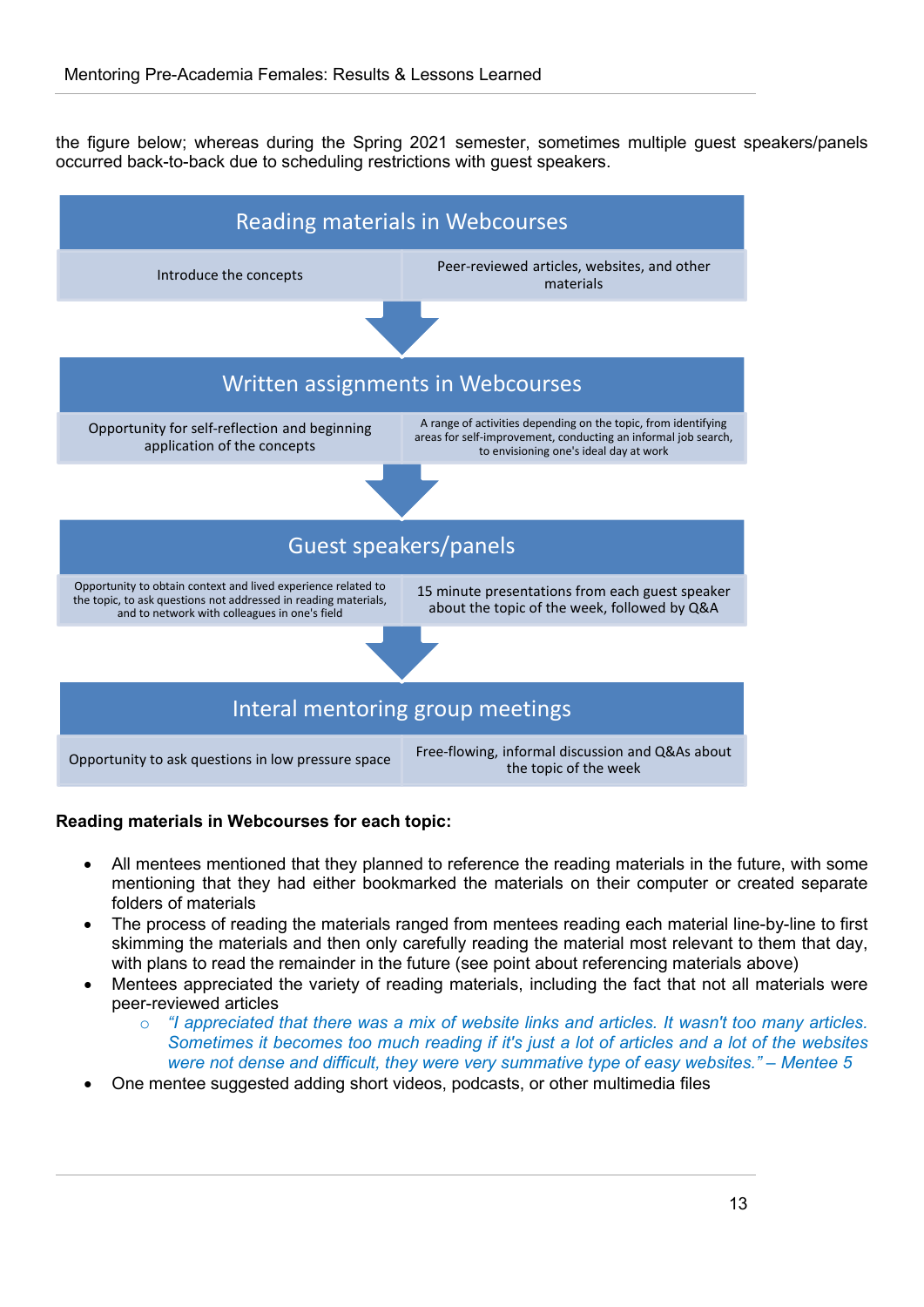- Mentees appreciated the tips and information summaries written by the mentors, particularly if they provided examples from the mentors' life experiences (e.g., Dr. Andraka-Christou described a process of developing a research organization strategy that works for her needs)
- Mentees felt that there were not too many reading materials
- Mentees appreciated templates for job application materials, as well as examples of job application materials
	- o *"Resources that have been the most helpful thus far include templates for writing research and teaching statements and books such as The Professor is In by Karen Kelsky." – Mentee 3*
- Several mentees described already using materials, in particular a "formula" for writing a qualitative paper created by Dr. Andraka-Christou
	- o *"I actually used it to write all of my final papers…that was an amazing guide." – Mentee 1*

### **Written assignments:**

- Students did not feel like the written assignments were too intense, and they appreciated that the amount of time required for each ebbed and flowed throughout the semester
- Students valued the opportunity for self-reflection provided by the written assignments
	- o *"One of the most important lessons that I learned about myself through the fellowship is how I want (or do not want) my life to look and feel. By engaging in assignments centered around organization skills and work-life balance, I was allowed to really process what those concepts really mean to me. Furthermore, the assignments allowed me to envision what those concepts look like to me in my ideal life. – Mentee 3*
- Writing assignments forced mentees to begin exploring the job application and preparation process, rather than procrastinating or delaying these tasks until later
	- o *"{If I] didn't have those questions posed to me … I think I still would have had this big disconnect of where I am and what I want to know, and not realizing that in between … you actually have to process these things." – Mentee 3*
	- o *"Without the fellowship, I would never be able to carve out so much time for these topics." – Mentee 1*
	- o *"While I think I still have more self-reflection to do in terms of how I will define myself as a researcher, I don't think I would have taken the time, or known how to initiate some of the selfreflection needed without this fellowship." – Mentee 5*
- Students suggested that in the future all written assignment instructions and deadlines be available at the beginning of the semester, particularly as mentees tended to approach the mentoring pod as a non-credit course
- Students appreciated the "hands on" learning experience offered through written assignments
	- "I'm really a learner who learns best by actually getting in and doing these hands-on *assignments. I just don't absorb things when people are talking to me really, I have to do it on my own. So the assignment where we looked up all these different positions and job openings, I feel like I learned so much from that assignment." – Mentee 1*
- Students were asked which written assignments were most valuable. The following were selected:
	- o Creating a Venn diagram of one's research interests and creating a related table with the projects, manuscripts, conference presentations, and other research activities related to each part of the Venn diagram
	- $\circ$  Identifying gaps related to teaching in their CV and creating a plan to address these gaps<br>  $\circ$  Identifying gaps related to research methods and theories relevant to their interests a
	- Identifying gaps related to research methods and theories relevant to their interests and identifying trainings to address these gaps
	- $\circ$  Identifying departments at other universities that seem like a good "fit" based on research interests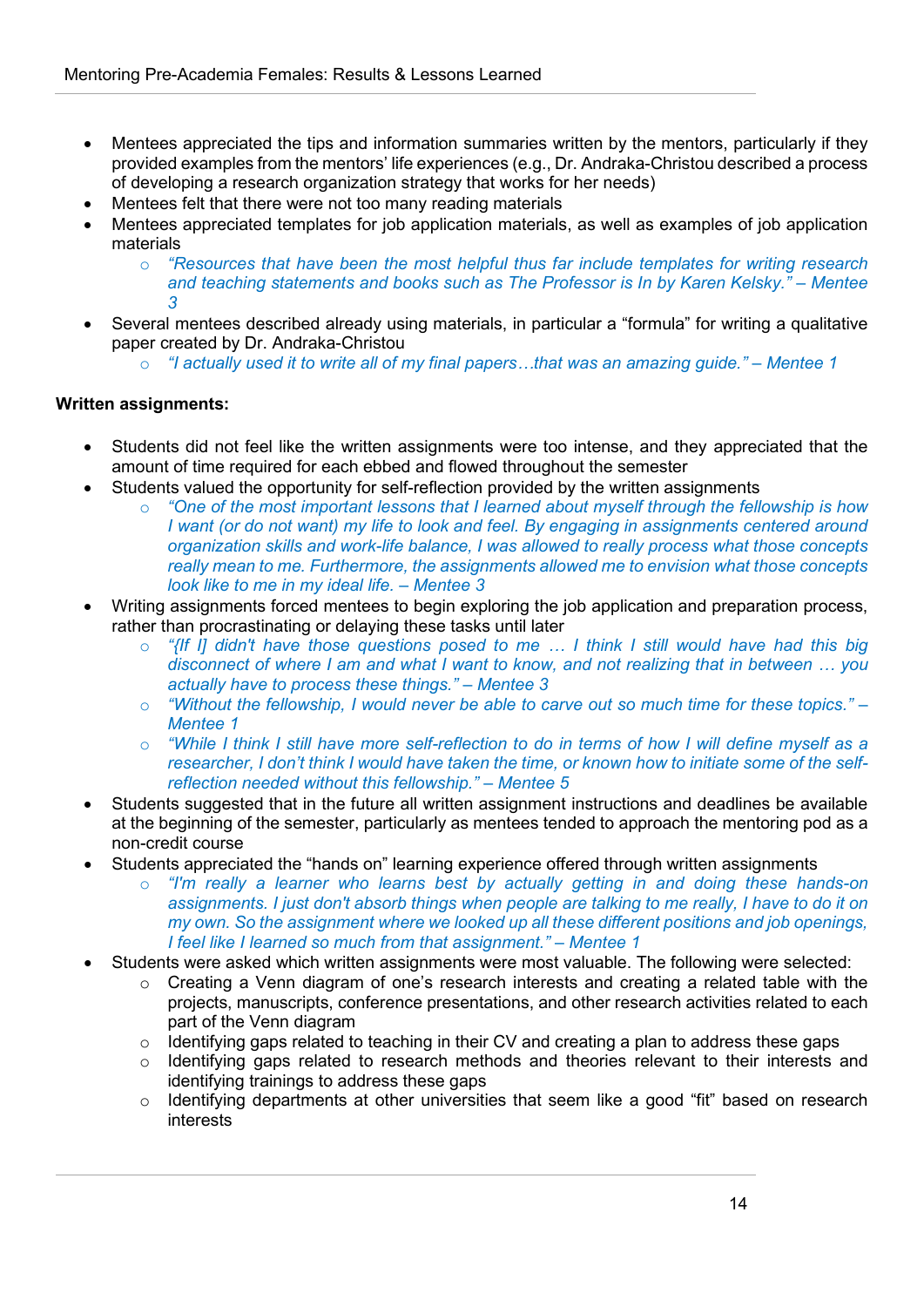- o Exploring job openings for positions and universities of interest, followed by reflecting on the availability/landscape of job openings
- o Creating personal research organization "rules"
- o Creating personal work-life balance "rules"
- While mentees overwhelmingly felt that the assignments were valuable, a few mentees mentioned that creating personal research organization rules and personal work-life balance rules was not useful, as they had either already done so prior to the semester or they did not want to feel "constrained" by rules
- Several mentees also suggested additional types of assignments for future cohorts, including the following:
	- o Writing and posting a twitter post related to one's own research or the publication of another scholar's research
	- o Writing and sending "cold call" email messages to a few research experts in their field
- Some mentees wanted more feedback from the mentors on the written assignments, including in the form of one-on-one meetings with mentors
	- o *"On a scale from one to 10, yeah, I think an eight would be my rating [for the mentoring pod]. It significantly helped me understand these areas where I wanted more understanding. And the only reason I say eight is because some of the assignments I would love genuine, honest feedback so I can know if I'm moving in the right direction." – Mentee 3*

### **Internal mentoring pod meetings (i.e., the group of mentees and mentors only):**

- Mentees greatly appreciated the ability to ask questions in a comfortable, small group setting; they felt that there were some questions they did not want to ask guest speakers whom they did not know well
- Mentees found the mix of mentor personalities and experiences valuable
- One mentee suggested having the internal mentoring pod meetings slightly more structured (e.g., with a meeting agenda of questions to discuss for each topic)
- One mentee felt that the reading materials could be further incorporated by asking the mentees to present their reactions to the materials during the internal mentoring pod
- One mentee asked that mentees have more time speaking and mentors have less time speaking during the internal group meetings
- Mentees felt the internal mentoring pod meetings allowed them to form close, comfortable, collegial, and professional relationships with all mentors and mentees in the cohort
	- o *"I also learned the importance of having a supportive fellowship of colleagues/friends! The really unique added-value of this fellowship for me was socializing with other Ph.D. students with similar struggles – and not just socializing about research projects! I enjoyed talking about life and big-picture career goals, rather than the nitty gritty of research projects." – Mentee 4*
- One mentee appreciated that the mentors had gone through the job application processes themselves fairly recently and thus would have a more accurate understanding of the job landscape than more senior faculty
- Mentees felt that the mentors are passionate about and have a "heart" for mentoring

### **External guest speakers/panels:**

- Mentees uniformly praised the quality of the guest speaker presentations and answers to questions, with several mentees describing "hanging onto every word" of the speakers
	- o *"I usually will message someone mid chat or something. If something comes up in my head and I don't think I've done that while the guest speakers were talking. One, because I was*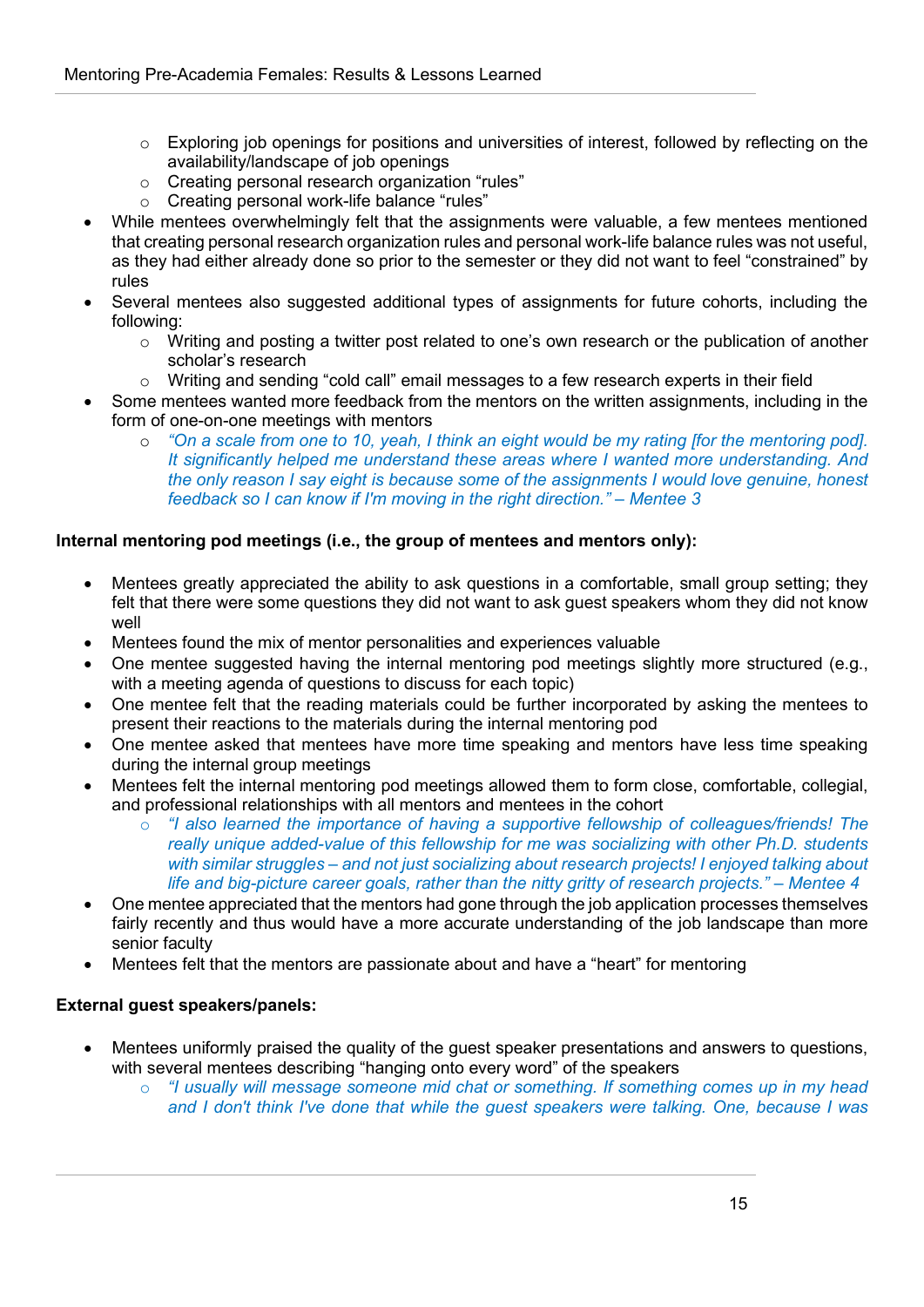*hanging onto their words. And two, it made me feel like, what they were saying was so important." – Mentee 4*

- Despite having no requirement to do so, every mentee mentioned having reached out to at least some of the guest speakers from the guest speaker events. Several of these mentees have already had meetings with the guest speakers outside of the mentoring pod, with one mentee beginning a research collaboration with a guest speaker. **The experience of reaching out to the guest speakers has increased the self-confidence of the mentees.**
	- o *"I also feel more confident in my ability to network! Every time I reached out to a guest speaker after their panel presentation, they always responded in a friendly way. I'll definitely be more willing to reach out to academics I admire in the future because of this experience!" – Mentee 2*
- Mentees greatly appreciated that the guest speakers were women, but one mentioned wanting more Black women as speakers to further explore the intersection of experiences between being female and Black in academia
- Mentees strongly appreciated the mentors focusing the guest speaker panels on the students, as evident by such activities as having the students introduce themselves first and ask questions during the Q&A session first
	- o *"I think that it also showed a lot of respect that the mentors had for their students and the student cohort to have the students introduce themselves first and then the professors, right? The mentors would go and then they would do it. It almost really reiterated that we were at the forefront and we were the direct recipients of it. I think that it's a small thing, but if the mentors would have gone first, it would have been fine. But I think it speaks a lot more to say like, you put us on equal footing with the guest speakers. And that felt really, really significant to me at least." – Mentee 4*
- One mentee noted feeling in awe of the mentors asking the guest speakers questions making it clear to the students that the mentors do not feel they know everything and are willing to reach out to others, despite being tenured or tenure-track faculty
- Mentees suggested that guest speakers provide a brief biosketch in advance in the future, so that mentees could better prepare questions in advance
- Mentees enjoyed the format of guest speaker panels (i.e., 15 minutes each followed by Q&A) but one mentee suggested more time for Q&A in the future
- Mentees felt that many guest speakers appeared willing to serve as mentors, despite being from other universities
	- o *"The fact that each guest speaker was so willing to be a resource for us and continue to support us made me realize that I can and should reach out to more people." – Mentee 5*
- Mentees felt the "elevator pitches" about their research interests when introducing themselves at guest speaker events helped develop their confidence, but one mentee wanted more experience describing her research interests in-depth.

**One-on-one meetings with mentors:** One-on-one meetings with mentors were not a required component of the mentoring pod, and there was disagreement between mentees regarding whether one-on-one mentoring meetings should be optional or required.

**Summer book club:** Students uniformly expressed strong interest in the summer book club, particularly as an opportunity to continue discussions on topics that they felt required more depth and to maintain the collegial, professional relationships they had formed with the mentors and fellow mentees during the semester.

• *"And then this special layer of now adding the book club. This has been an experience that I did not realize I needed and I needed it. I told [other mentee] this the other day, "I'm so glad you reached out*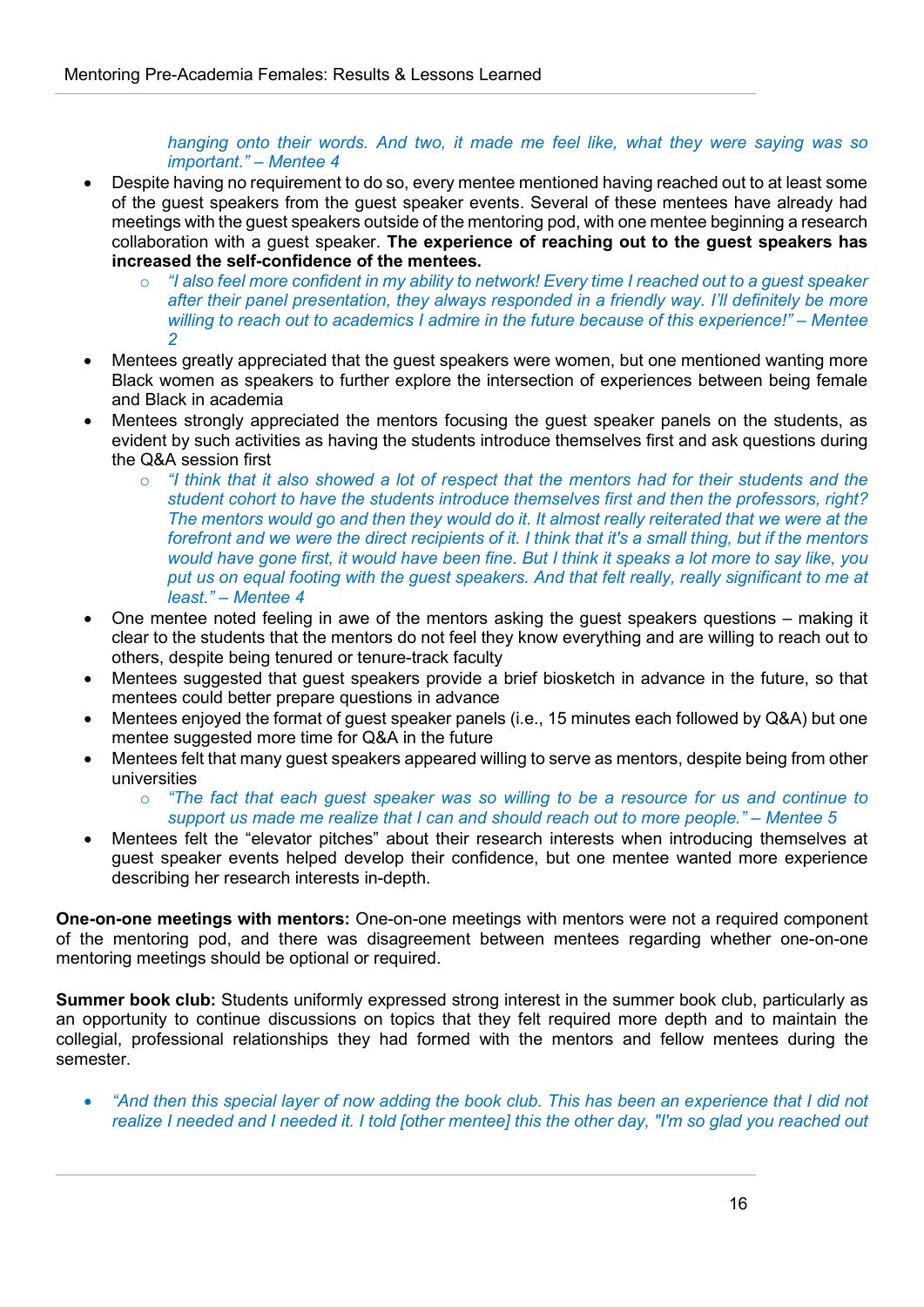*to me at the beginning of the semester about joining the mentoring group. I had no idea what to expect but it's been a blessing." – Mentee 3*

**Plans for the Fall:** Students unanimously expressed a desire for continuing in the mentoring pod during Fall 2021. All expressed the desire to practice applying the lessons learned during the Spring 2021 semester by beginning to write application materials, develop job talks, and practice interviews, ideally with external and internal reviewers.

- *"I read through [the research statement materials] and I thought they were really helpful that when I get to the point of writing mine. But I wanted to spend more time on that one because I actually wanted to get to write mine and get feedback at some point." – Mentee 5*
- *"I think I still need help, specifically reviewing the documents that we're going to have to submit, like your teaching statement, your CV, I have drafts of them, but I know that they need help and I know that they can be improved because I just kind of wrote them, but I don't, haven't had external people look at them yet, so they could be totally wrong, but I definitely know that I need help in those areas." – Mentee 2*

### **4.6 How did mentees feel about composition of the group?**

<span id="page-19-0"></span>**Women only:** The mentees unanimously emphasized the importance of having the group focus on women, including the fact that mentees, mentors, and guest speakers were all women. Mentees noted that they felt more comfortable asking vulnerable questions with only women present. For example, they felt they had opportunities to discuss concerns about sexism or harassment, and they repeatedly asked questions about work-life balance – an issue they felt was particularly relevant to women given unbalanced childcare burdens in the U.S. The desire for a women-only group was particularly pronounced among the three students of color.

- *"Having a female-only space where we can share unique experiences and obstacles was incredible...I would definitely keep it all women." – Mentee 5*
- *"I love not having to combat [males] for time to speak…I loved the fact that we were all female. I think there was a level of respect and that you would not find in other circles. And I've been in male mentor pods too and it's almost like, they feel like they speak for the entire group." – Mentee 4*
- *"I liked that there was a lot more discussions of family and family planning type issues and just issues that uniquely impact women in academia." – Mentee 1 (regarding why she like a female-only atmosphere)*

**Diverse students:** Mentees who were POC each appreciated the diversity of the mentoring pod students, which made them feel more comfortable asking questions about the intersection of being a female and POC in academia.

• *"I am very happy not to be the token minority." – Mentee 4*

**PhD students only:** The mentees unanimously felt the mentoring pod should only be offered to PhD students with an interest in academic careers, rather than Masters' students, with most mentees emphasising that the mentoring pod should be offered around the time of qualifying exams. Multiple mentees mentioned that they wished they had started participating in the mentoring pod earlier – meaning during the second or third year of their PhD program and prior to defending their prospectus.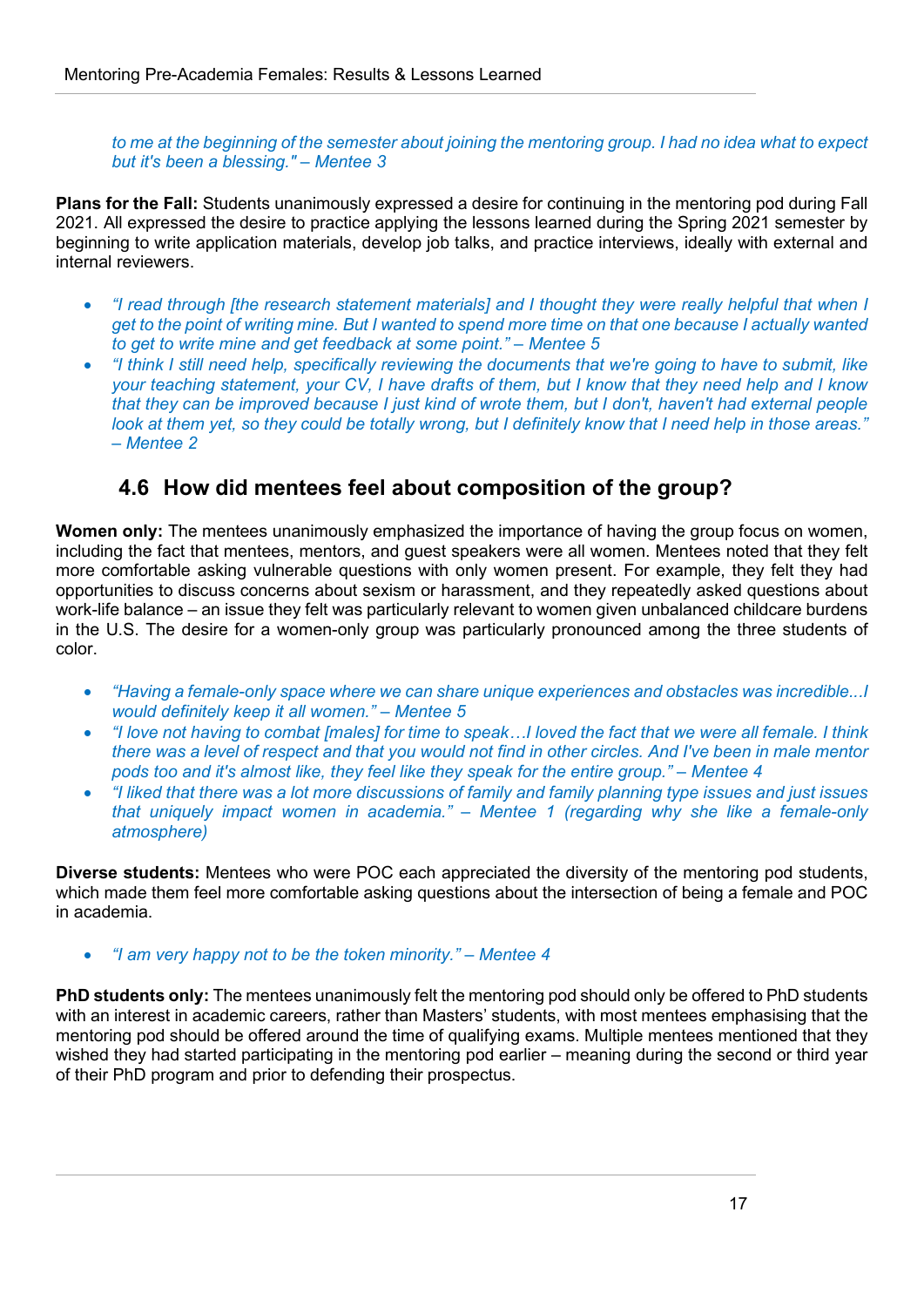- *"I would say, second and third-year students in particular in the doctoral program … And the reason why I say second year is because to begin thinking about these things a bit earlier, I think would help set them up a little bit better, if that makes sense." – Mentee 3*
- *"I think if you go for people in their second year, that might be better. Give them a little more time to mull over the topics before they have to apply them." – Mentee 2*
- *"I would suggest starting with second years being an option for them to join this as well, because I think some of the topics that we covered, I would have liked to have known a year ago and that would have helped me change some things in my third year. I could have started doing more teaching things in my third year, rather than waiting till my fourth year to do teaching experience and working on your research statements, your CV and all that stuff." – Mentee 5*

**Public health or public affairs students only:** Mentees uniformly want the mentoring pod to focus on students and mentors from the social sciences, primarily public health or public affairs. When asked whether the program should be expanded to students and mentors in the physical sciences or the humanities, mentees generally found the idea problematic due to perceived lack of commonality in research interests and experiences. *Additionally, the mentees felt that expanding the mentoring pod to disciplines too far removed from public health or public affairs would weaken the networking opportunities offered via the guest speakers*. Specifically, the guest speakers served both as an information source about their own field and an opportunity to network with female academics in their field.

- *"I think that right now you have a group of people that are focused on public health issues. You have people that care, that's what the main interest of the people in the group. Even one of the individuals who's primarily focused in trauma and education. It's not like this is a completely foreign topic to her too. And I think that if you were to do it to chemistry or biology…I find it hard to create commonalities among group members which is really important to the general atmosphere, right?" – Mentee 4*
- *"I would prefer to keep it as focused as possible, but public health I think is still relatively focused." – Mentee 1*

**Small cohort:** The mentees uniformly emphasized the importance of having a small cohort. Reasons included the more interactive nature of discussions with a small group as opposed to a lecture setting, greater ability to get to know the mentors and mentees one-on-one, and greater comfort asking vulnerable questions. When asked for specific numbers of students who should be in each cohort, the answers from our mentees, two mentees said five students should be the maximum, two mentees said six students should be the maximum, and one mentee said between five and ten students should be the maximum.

- *"I really liked the size that it is now. And I think that it would be detrimental to students [to have a larger group] because at that point it stops becoming interactive and starts becoming a little bit more lecture focused." – Mentee 4*
- *"I liked it small. I wouldn't want it really big. I think keeping it small, allowed us each to be able to speak up and connect." – Mentee 5*

### <span id="page-20-0"></span>**4.7 How has the mentees' knowledge about the research process and teaching changed?**

Based on data from the pre- post- survey, students reported increased knowledge and confidence regarding the research process, the job market, teaching, and service. The following graphs present averages from survey questions based on 7-point Likert scale from strongly disagree to strongly agree.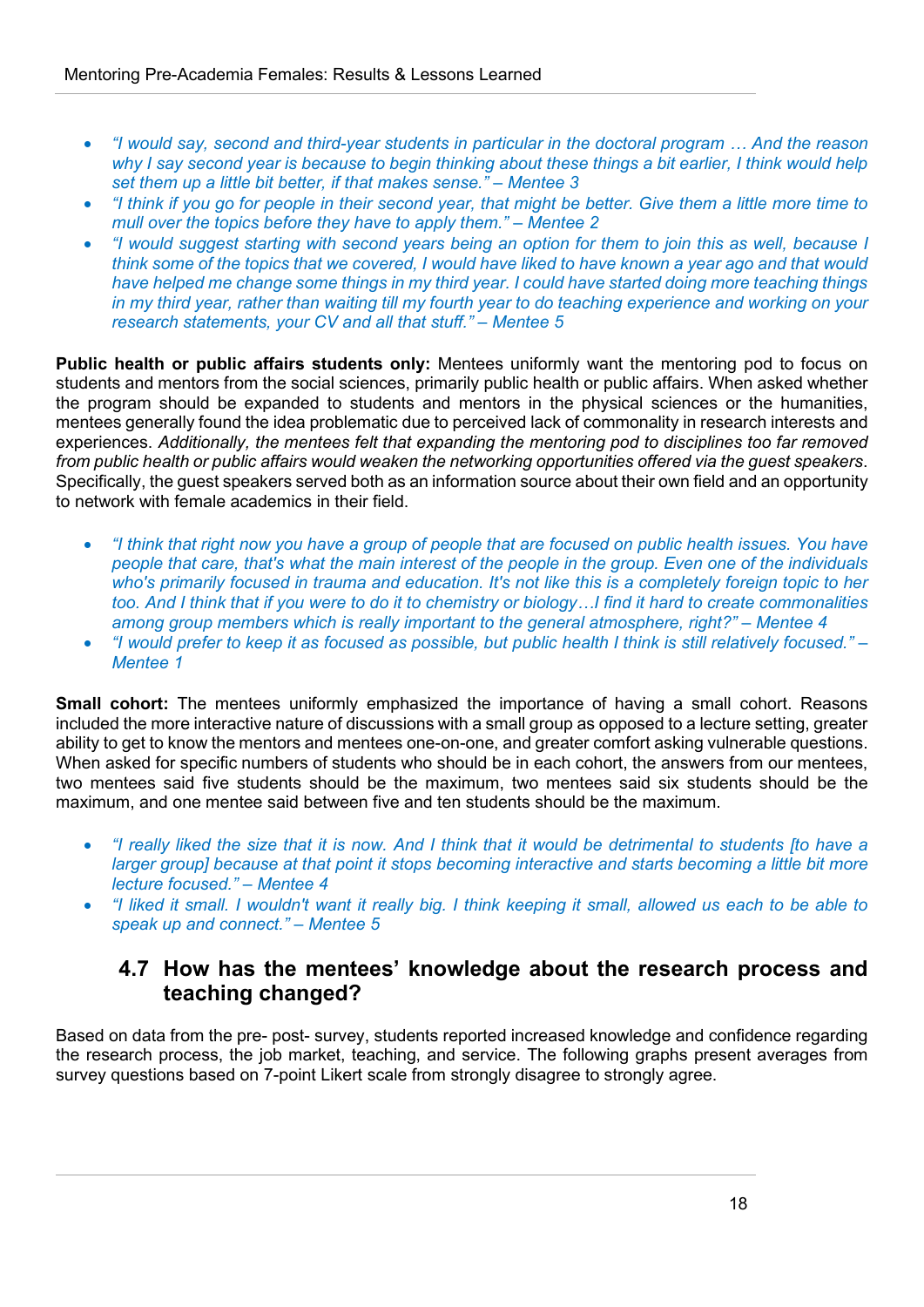Figure 1 shows the results for the pre- post- survey questions regarding research-related activities. For all research-related activities the participants reported increased knowledge and self-efficacy.

### **Figure 1**



Figure 2 shows the results for the pre- post- survey questions regarding writing sections of a peer-reviewed manuscript. Students reported higher levels of comfort writing sections of a peer-reviewed manuscript after the Spring mentoring pod, particularly the introduction and discussion.



### **Figure 2**

Figure 3 shows the results for the pre- post- survey questions regarding statements about research expertise. Participants reported higher levels of agreement for research expertise, particularly for describing their methodological areas of expertise; however, the increases in agreement were lower for having an idea for a research project to pursue during a tenure-track position.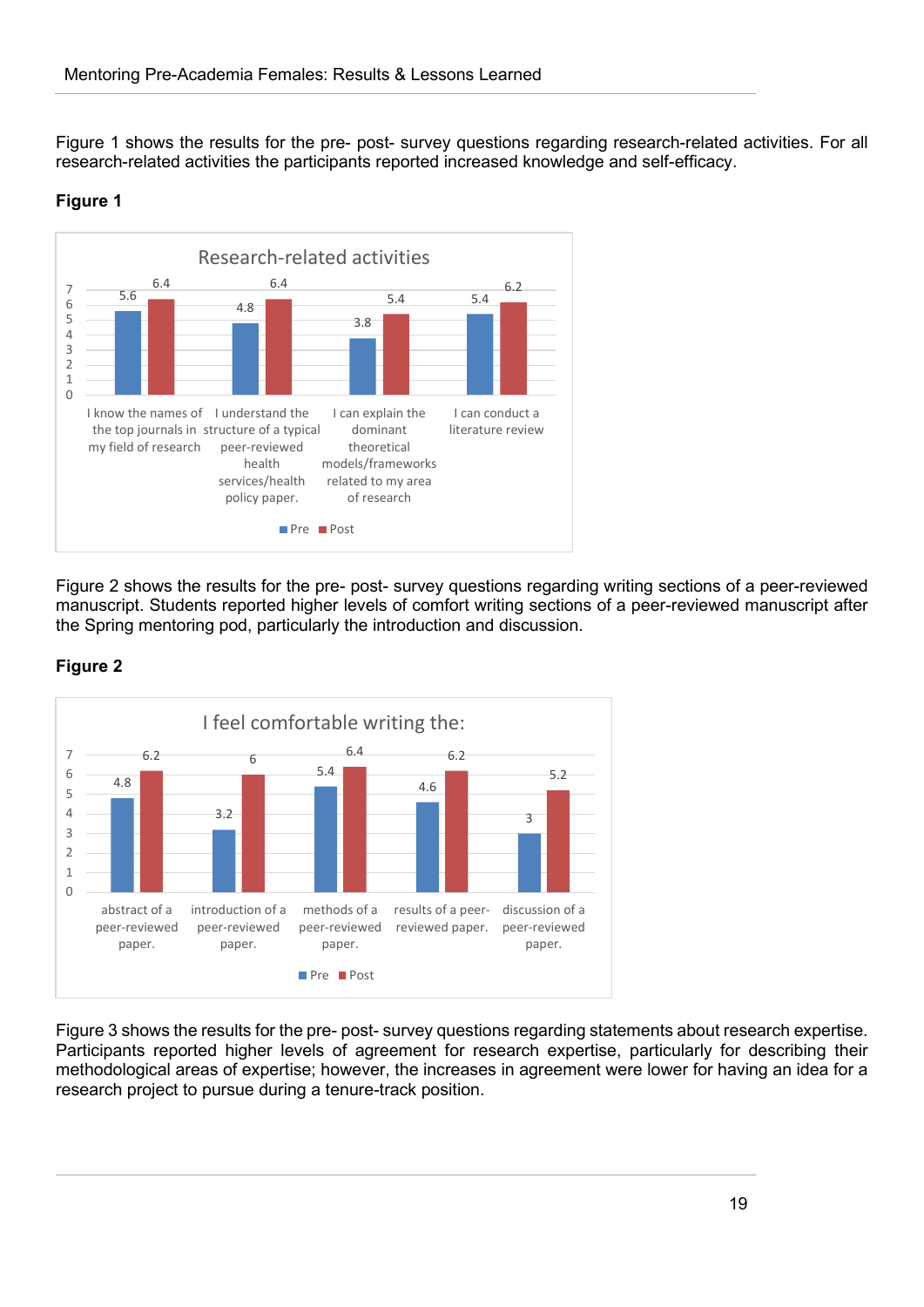



Figures 4a and 4b show results for conference-related activities. Overall, students' confidence regarding academic conferences increased. Although confidence increased for developing an oral presentation, confidence in giving an oral presentation lagged a bit behind confidence in giving a poster presentation.





### **Figure 4b:**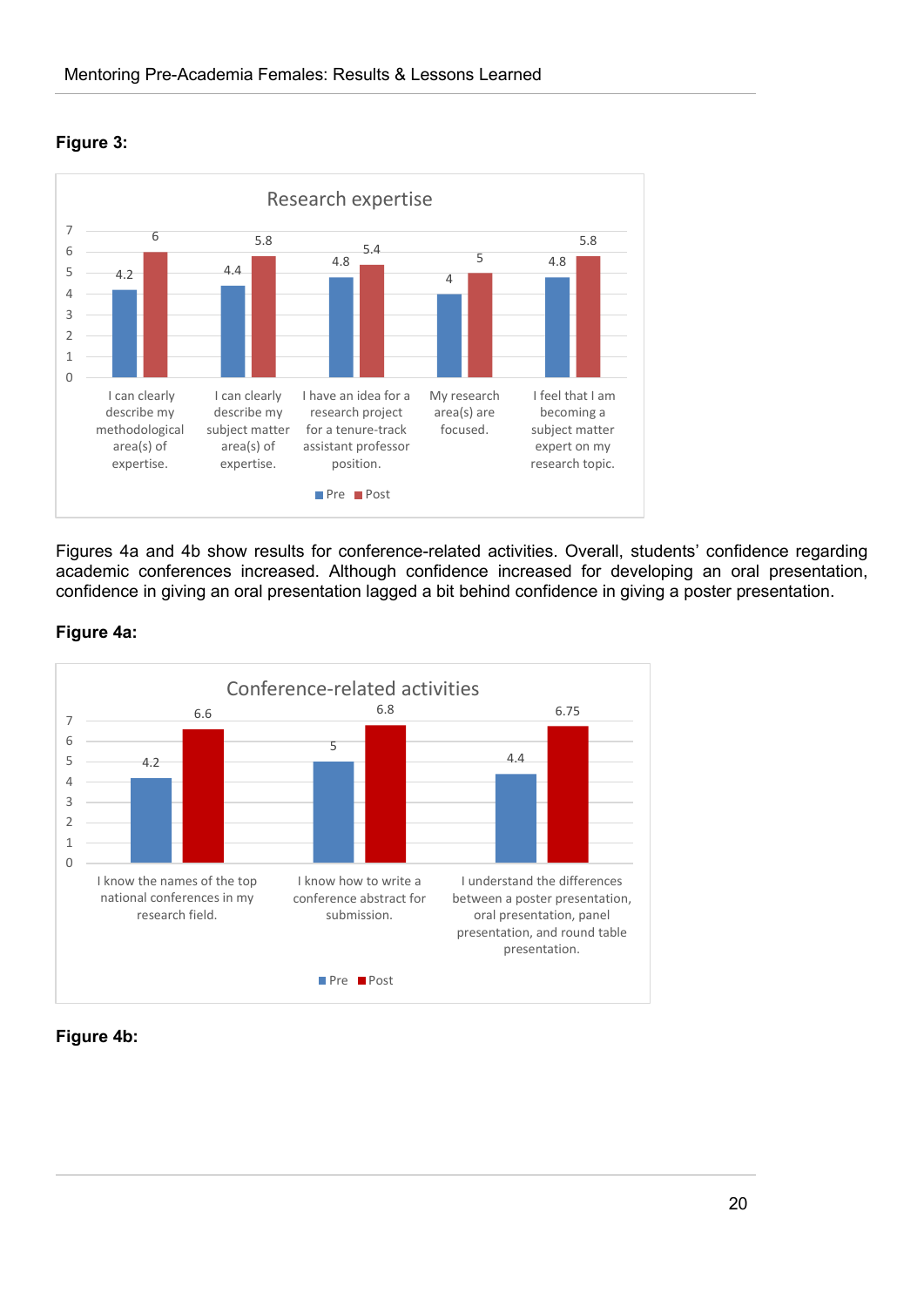

### <span id="page-23-0"></span>**4.8 What did mentees perceive as being the greatest benefit of participating in the mentoring pod?**

Mentees were asked to identify the single greatest benefit of mentoring pod participation in the form of an open-ended question during the interviews. The following were identified as greatest benefits: 1) increased sense of empowerment/self-confidence (60%; n=3); 2) networking opportunities with guest speakers (20%; n=1); and 3) forming a relationship with the mentors (20%; n=1).

*"So [empowerment] has been the greatest benefit of leaving every Friday like: I don't leave a meeting stressed, I leave a meeting with will spiralling and spinning about, how can I apply this?. I have two close friends who are on the social work track in our program. And on Fridays, one of them, she and I meet for writing after this group and I always go to our writing group like, "That was so good. We talked about ... ," and I feel like I'm bragging, not intentionally. But I just know that anyone could benefit and so I just keep talking about it." – Mentee 3*

### **Figure 5:**

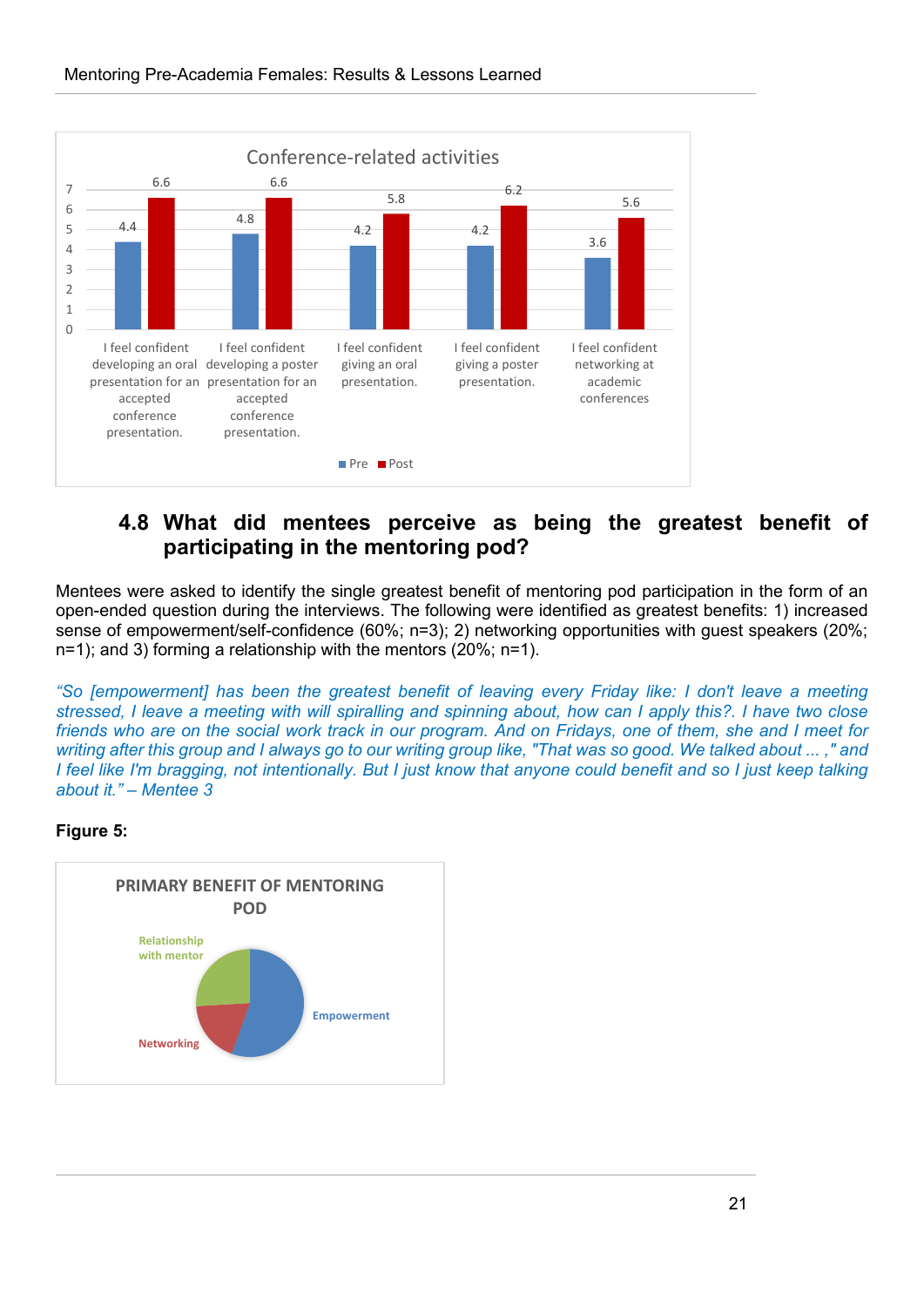### <span id="page-24-0"></span>**4.9 What are the next steps mentees are taking in preparation for entering the academia job market?**

As part of their reflection paper at the end of the Spring 2021 semester, mentees were asked to describe any actions they are currently taking or will be taking soon in preparation for entering the academia job market. The following were described as actions being taken:

- Applying for a dissertation grant (something about which no mentees had knowledge prior to the mentoring pod), both to secure funding for their time/research expenses, as well as to obtain grantwriting experience
- Becoming instructor of record for at least one class to develop and demonstrate teaching skills
- Applying to present at conferences they have identified as important in their field
- Creating a professional website to disseminate their research
- Creating a spreadsheet of open tenure-track faculty positions in research universities and application requirements for each
- Drafting and finalizing peer-reviewed manuscripts for publication
- Reaching out to academics in their field who are based at other universities
- Drafting the cover letter, CV, research statement, and teaching statement
- Scheduling one-on-one meetings with the mentors
- Identifying postdoctoral fellowship opportunities (something none of the mentees had considered prior to joining the mentoring pod)
- Identifying and signing up for trainings/webinars focused on developing teaching skills, including one available at UCF
- Increasing their use of social media (e.g., Twitter) to disseminate research, comment on others' research, and network with researchers in their field

# <span id="page-24-1"></span>5 Discussion

Mentees reported **joining the mentoring pod** due to a need for mentoring and a lack mentoring opportunities. Specifically, they were interested in understanding the job application process, differences between university types and academic job types, the research process, and academic life, and work-life integration.

After the mentoring pod, all students ranked a tenure-track job at a research university as their primary career goal, compared to 4 in the pre-survey, but many expressed a desire to learn more about other career options.

Of note, **confidence increased in multiple areas** including preparation, expertise, and knowing the value of their own voice in academia. Mentees identified work-life balance, what it is like to be an academic, research skills, job talks, grant applications, and CV development as topics they found most useful. They reported that more depth/time was needed for grant writing, feedback on job application materials, alternatives to an academic career, and going into more depth describing their research. In general, **students were positive regarding the pedagogical approach**, although they requested more detailed feedback on some of the written assignments.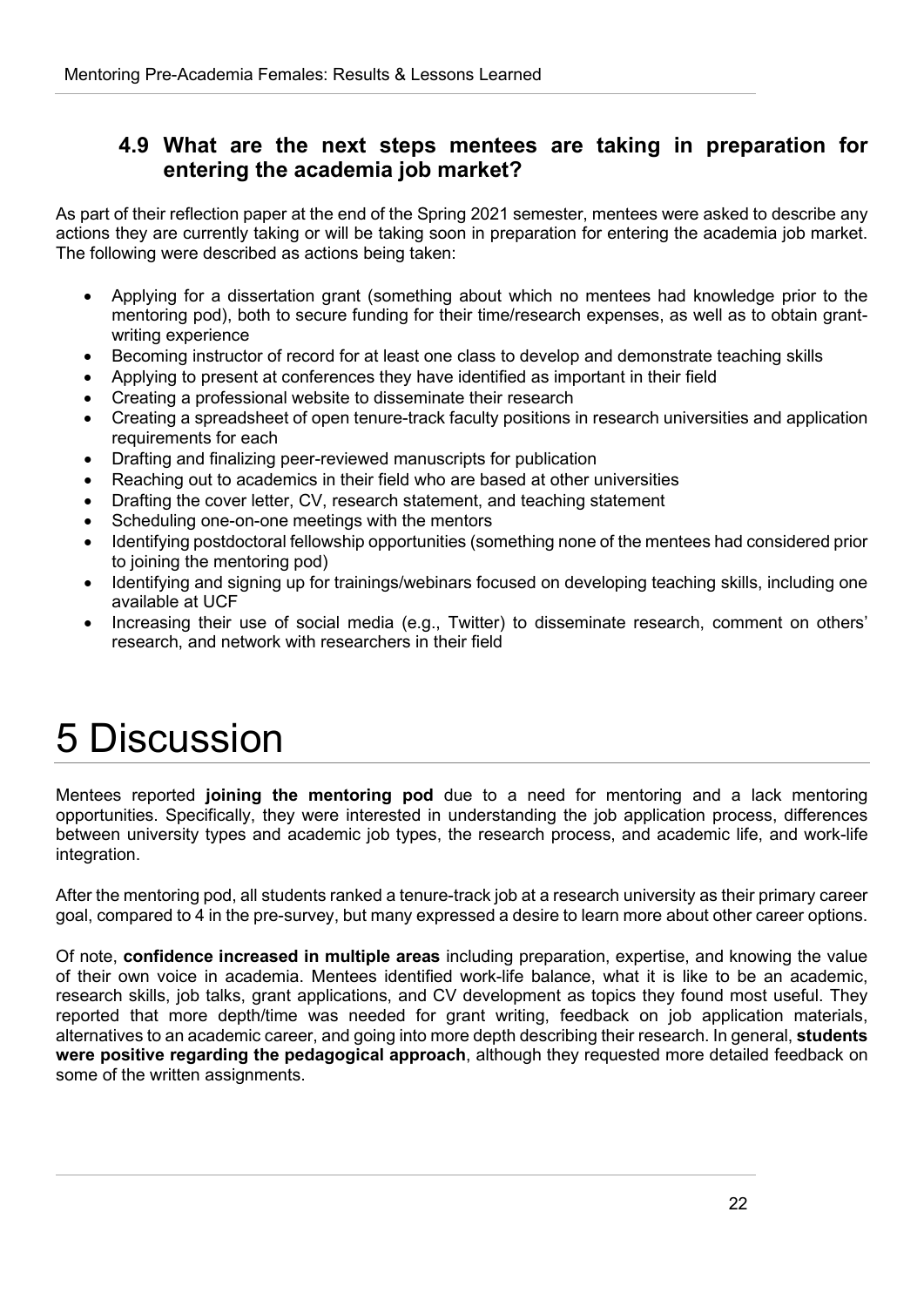Students **were unanimously in support of the external speakers** and praised their quality, and each mentee followed up with at least one of the guest speakers, and one is now collaborating with the guest speaker.

**In sum, the mentoring pod was effective in meeting student needs expressed in the pre-pod survey and interviews.** Students listed relationships with mentors, networking, and empowerment as the greatest benefits of the pod. Moreover, through the interviews and survey data, we have identified a number of ways to improve the content and the approach to the mentoring pod.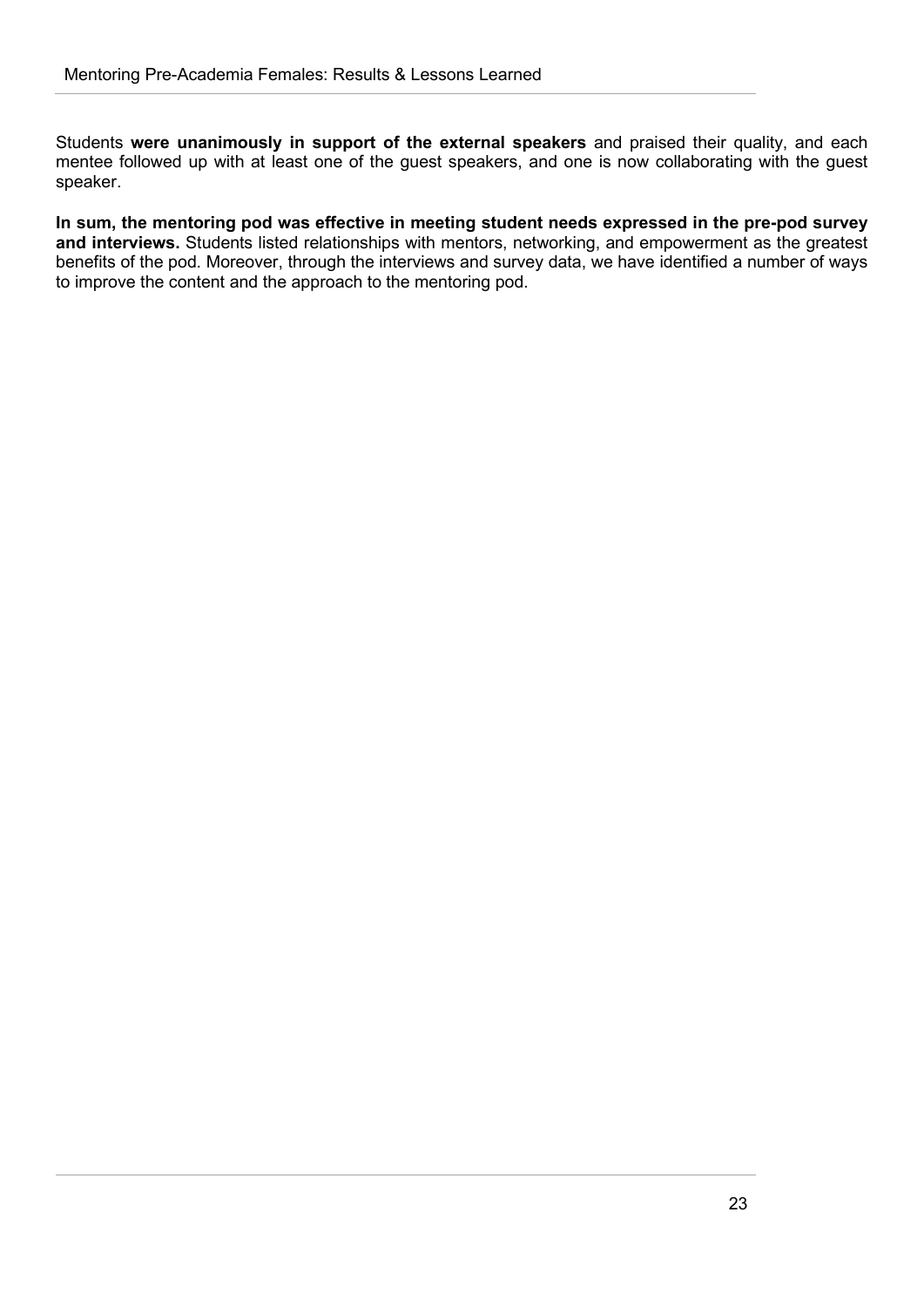# <span id="page-26-0"></span>6 Recommendations

Based on the results from this pilot study, the faculty involved in this mentoring program recommend the following:

- **Fall 2021:** 
	- o Continue this cohort's mentoring in a formal mentoring pod structure in the Fall of 2021, during which time the focus would be on the following: addressing any gaps in information identified by mentees during May 2021 (e.g., more information about grant applications); applying lessons learned during the Spring; writing the CV, teaching, and research statements; obtaining internal and external reviews of CV, teaching, and research statements; and preparing and delivering a mock-job talk with internal and external feedback. Additionally, given that the mentees in this cohort have formed strong bonds and repeatedly indicated feeling comfortable receiving feedback from fellow mentees and mentors, we would invite them to "workshop" manuscripts, conference submissions, and conference talks with the internal group. Internal UCF funding would be required for time of external reviewers (i.e., for reviewing draft job application materials and attending mock job talks.)
	- o Write and submit an article based on the pilot study for publication in a scholarly peerreviewed journal during Summer 2021.
- **Spring 2022:** Apply for external funding to the NIH for an interinstitutional training grant to develop a permanent mentoring program for female PhD students who are planning a career in public health-related research in academic settings. Expected submission date would be February 2023, with collaboration from faculty at the University of Nevada-Reno.
- **Long-term sustainment and expansion of the program:** With external funding (ideally!) or internal funding (if external funding is not attainable), offer the Pre-Academia Mentoring Pod opportunity as a one-year program to all UCF female PhD students interested in pursuing a research position in academia with an interest in public health (with public health broadly defined). The one-year program would include Spring, Summer, and Fall, with Spring focused on learning basic information and networking with external faculty, Summer having monthly book discussions related to the information learned during the Spring, and Fall focused on applying information learned during the Spring and Summer. During the Spring and Fall, the mentoring pod would meet weekly on Fridays for 1.5 hours. Given the strong appreciation of our mentees for the small size of the cohort, no more than 6 students would be in each cohort, but multiple cohorts could simultaneously be run if extra mentors from UCF were found. We have already identified one other interested UCF mentor. Funding would be used for paying guest speakers and external reviewers for their time, to provide a stipend for PhD mentees who complete the program (\$300 was offered in Spring 2021 for mentees to use for research/professional development expenses), and to pay for materials (e.g., books) for the mentees. Additionally, if the program expands and more cohorts are added, the mentors (who are 9-month full-time faculty) would appreciate either a course buyout for their time or some portion of their summer salary covered.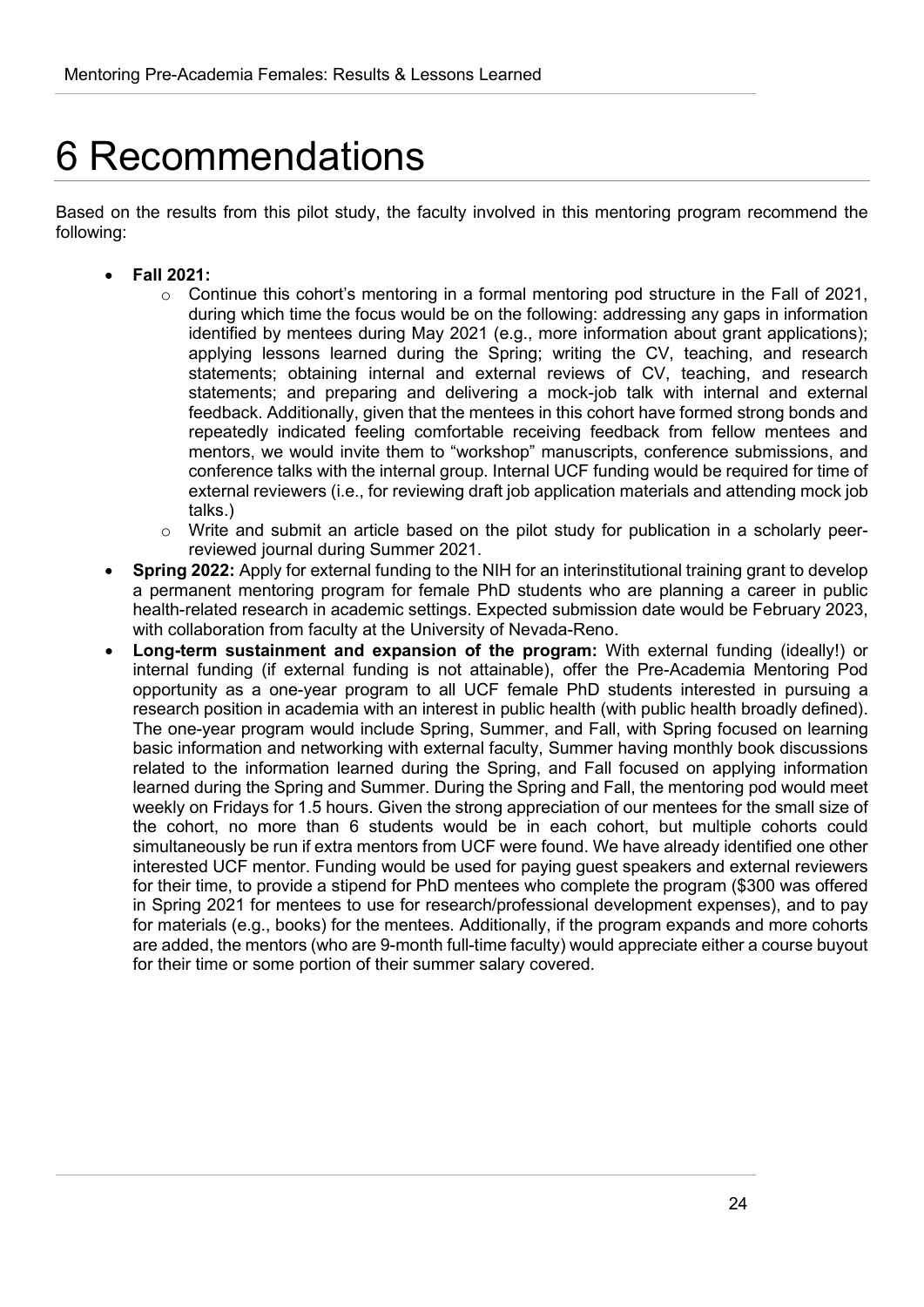# <span id="page-27-0"></span>7 References

- 1. Baker M. Women graduates and the workplace: continuing challenges for academic women. *Studies in Higher Education.* 2016;41(5):887-900.
- 2. Sawatzky JA, Enns CL. A mentoring needs assessment: validating mentorship in nursing education. *J Prof Nurs.* 2009;25(3):145-150.
- 3. Student Advising. University of Central Florida, College of Graduate Studies. [https://graduate.ucf.edu/graduate-guide/student-advising.](https://graduate.ucf.edu/graduate-guide/student-advising) Published 2021. Accessed June 2, 2021.
- 4. Annual Report: 2017-2018. University of Central Florida, Office of Diversity and Inclusion. [https://diversity.ucf.edu/wp-content/uploads/sites/4/2018/07/17-18-Annual-Report.pdf.](https://diversity.ucf.edu/wp-content/uploads/sites/4/2018/07/17-18-Annual-Report.pdf) Published 2018. Accessed June 2, 2021.
- 5. Carroll LJ, Rothe JP. Levels of reconstruction as complementarity in mixed methods research: a social theory-based conceptual framework for integrating qualitative and quantitative research. *Int J Environ Res Public Health.* 2010;7(9):3478-3488.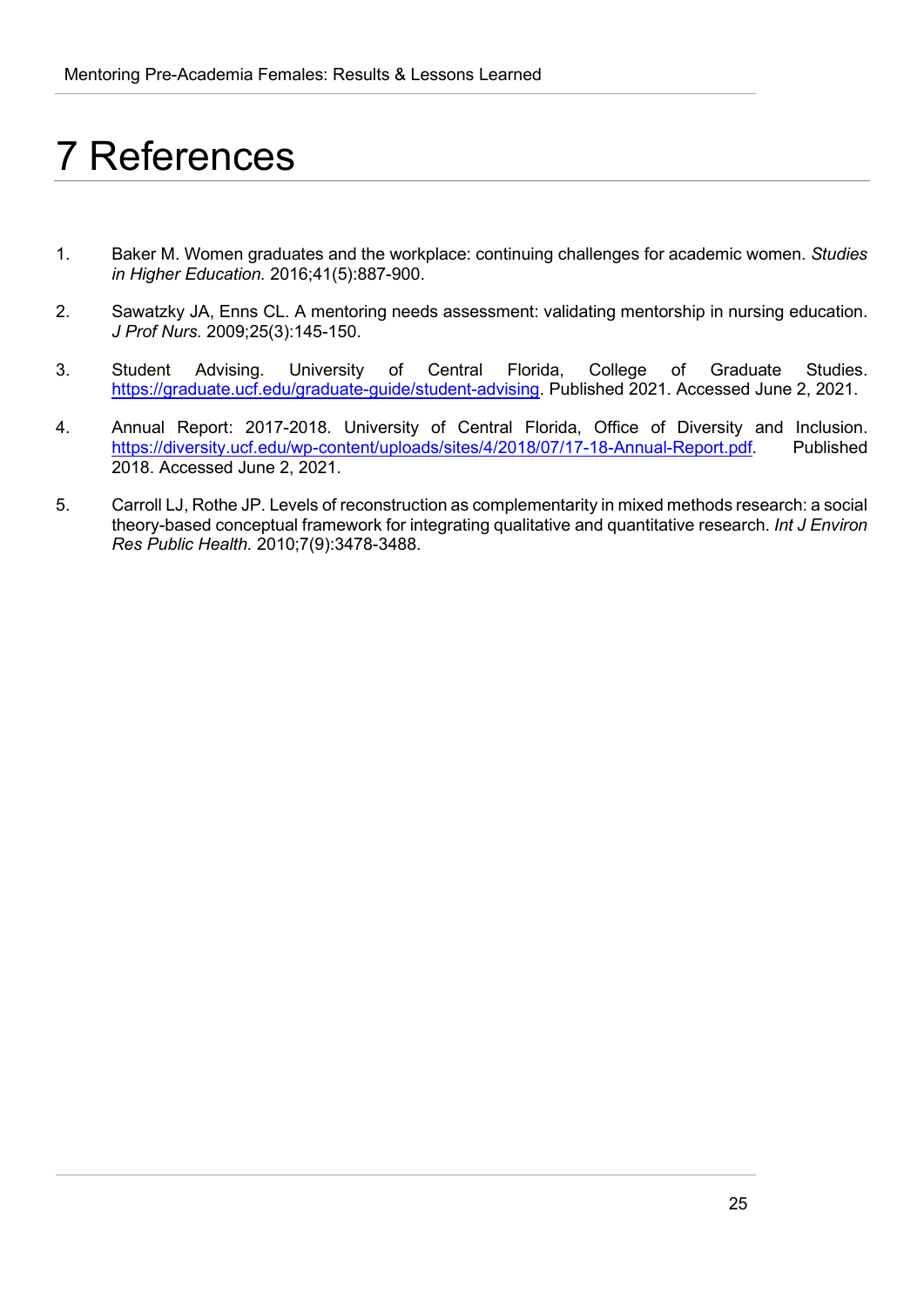# <span id="page-28-0"></span>8 Appendices

## **8.1 Pre- and Post- Spring Mentoring Pod Survey Instrument**

Q1 Based on your current feelings, please order the following potential career settings from most desirable (1) to least desirable (5).

- Research university (1)
- \_\_\_\_\_\_ Small liberal arts college (i.e., teaching, limited research) (2)
- Federal, state, or local government agency (3)
- \_\_\_\_\_\_ Pharmaceutical industry (4)
- \_\_\_\_\_\_ Healthcare institution (e.g., hospital) (5)
- \_\_\_\_\_\_ Think tank (6)
- Consultant (7)

Q2 Based on your current feelings, please order the following potential career choices within academia from most desirable (1) to least desirable (3).

Tenure-track assistant professor (full time, approx. 50% teaching, 50% research) (1)

- \_\_\_\_\_\_ Lecturer (full time, approx. 100% teaching) (2)
- \_\_\_\_\_\_ Research scientist (full time, approx. 100% research) (3)
- Adjunct (part time, teaching only)  $(4)$
- Lecturer with some research (full time, mostly teaching but some research) (5)

Q3 Please indicate the extent to which you agree with each of the following statements related to peerreviewed publishing.

Strongly disagree (1) Disagree (2) Somewhat disagree (3) Neither agree nor disagree (4) Somewhat agree (5) Agree (6) Strongly agree (7)

I know the names of the top journals in my field of research. (1)

I understand the structure of a typical peer-reviewed health services/health policy paper. (2)

I feel confident writing the abstract of a peer-reviewed paper. (3)

I feel confident writing the introduction of a peer-reviewed paper. (4)

I feel confident writing the methods of a peer-reviewed paper. (5)

I feel confident writing the results of a peer-reviewed paper. (6)

I feel confident writing the discussion of a peer-reviewed paper. (7)

I understand the revision process for peer reviewed journals. (8)

I can explain the dominant theoretical models/frameworks related to my area of research (9)

I can conduct a literature review (10)

Q4 Please indicate the extent to which you agree with each of the following statements related to seeking a faculty job in academia. For purposes of these questions, assume the position is in the US.

Strongly disagree (1) Disagree (2) Somewhat disagree (3) Neither agree nor disagree (4) Somewhat agree (5) Agree (6) Strongly agree (7)

I know where to look for academic jobs (e.g., websites, databases.) (1)

I have strict geographical limitations for my job search. (2)

I have personal restrictions (e.g., health, significant other, family requirements) that will limit faculty position options. (3)

I expect to obtain interviews for almost all the positions to which I apply. (4)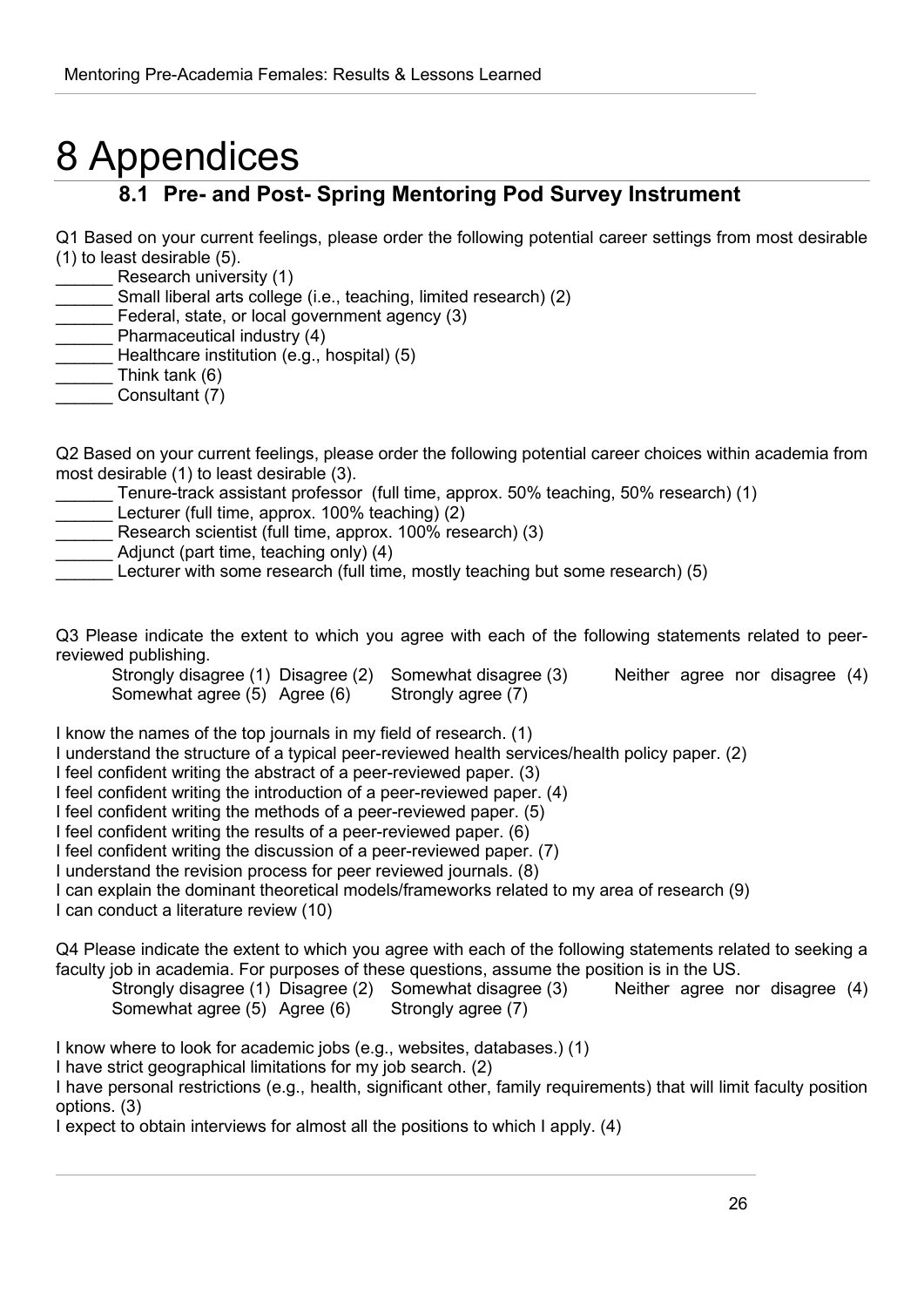I know what should be included in a CV for an academic job application (5)

I know what should be included in a cover letter for an academic job application (6)

I know what should be included in a teaching statement for an academic job application (7)

I know what should be included in a research statement for an academic job application (8)

Q5 If a position for a tenure-track assistant professor position is posted in December 2021, typically what is the earliest date on which the position would start? Use your best guess.

o January 2022 (1)

- o May 2022 (2)
- o August 2022 (3)
- o January 2023 (4)

Q6 Please indicate the extent to which you agree with each of the following statements related to disseminating research.

Strongly disagree (1) Disagree (2) Somewhat disagree (3) Neither agree nor disagree (4)<br>Somewhat agree (5) Agree (6) Strongly agree (7) Somewhat agree  $(5)$  Agree  $(6)$ 

I know the names of the top national conferences in my research field. (1)

I know how to write a conference abstract for submission. (2)

I understand the differences between a poster presentation, oral presentation, panel presentation, and round table presentation. (3)

I feel confident developing an oral presentation for an accepted conference presentation. (4)

I feel confident developing a poster presentation for an accepted conference presentation. (5)

I feel confident giving an oral presentation. (6)

I feel confident giving a poster presentation. (7)

I feel confident networking at academic conferences (8)

Q7 Please indicate the extent to which you agree with each of the following statements related to teaching. Strongly disagree (1) Disagree (2) Somewhat disagree (3) Neither agree nor disagree  $(4)$ Somewhat agree (5) Agree (6) Strongly agree (7)

I feel confident designing an in-person class. (1)

I feel confident designing an online/virtual class. (2)

I feel confident managing classroom discussions. (3)

I understand how teaching is evaluated within tenure track positions. (4)

I would know what to do if a student told me they were experiencing a mental health crisis. (5)

Q8 Please indicate the extent to which you agree with each of the following statements related to tenuretrack assistant professor positions in a traditional research university.

| Strongly disagree (1) Disagree (2) Somewhat disagree (3) |                    |  | Neither agree nor disagree (4) |  |
|----------------------------------------------------------|--------------------|--|--------------------------------|--|
| Somewhat agree (5) Agree (6)                             | Strongly agree (7) |  |                                |  |

I am worried about having work-life balance. (1)

I understand how research is likely to be evaluated. (2)

I understand how teaching is likely to be evaluated. (3)

I understand how professional service (e.g., university committee membership) is likely to be evaluated. (4) I would prefer a soft money position over a hard money position. (5)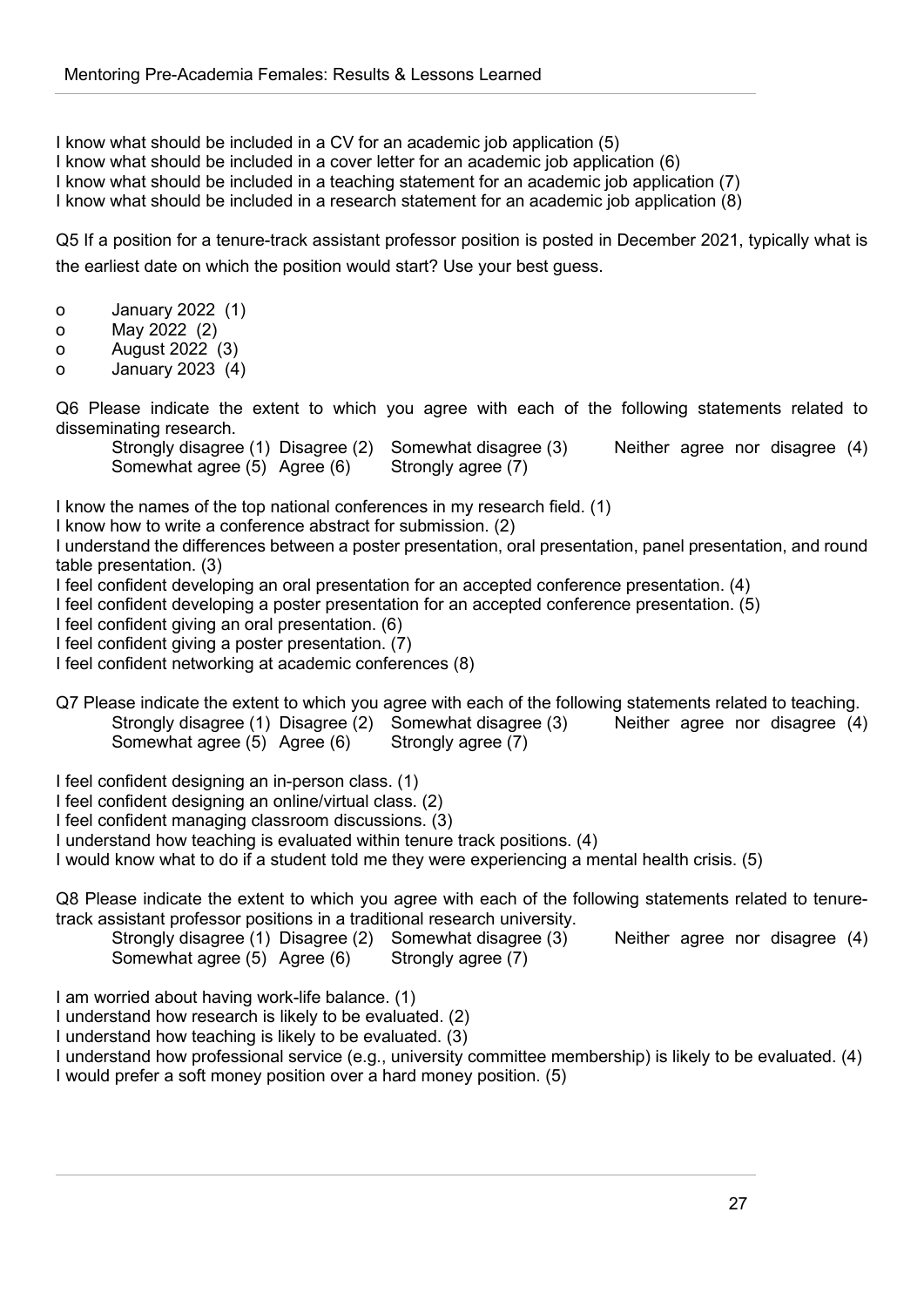Q9Please indicate the extent to which you agree with each of the following statements about your research.<br>Strongly disagree (1) Disagree (2) Somewhat disagree (3) Neither agree nor disagree (4) Strongly disagree (1) Disagree (2) Somewhat disagree (3) Somewhat agree  $(5)$  Agree  $(6)$  Strongly agree  $(7)$ 

I can clearly describe my methodological area(s) of expertise. (1) I can clearly describe my subject matter area(s) of expertise. (2) I have an idea for a research project for a tenure-track assistant professor position. (3) My research area(s) are focused. (4) I feel that I am becoming a subject matter expert on my research topic. (5)

Q10 Approximately how many people apply for each tenure-track assistant professor position in health services? Use your best guess.

- o 1 (1)
- o 10 (2)
- o 20 (3)
- o 100 (4) o 200 (5)

Q11 Which of the following individuals at a typical research university in the US has tenure? Use your best guess to mark all that apply.

- ▢ Assistant professor (1)
- ▢ Associate professor (2)
- $\Box$  Full professor (3)<br> $\Box$  Lecturer (4)
- ▢ Lecturer (4)
- ▢ Instructor (5)
- Adjunct professor (6)

Q12 Please indicate your race.

- o White (1)
- o Black or African American (2)
- o American Indian or Alaska Native (3)
- o Asian (4)
- o Native Hawaiian or Pacific Islander (5)
- o Other (6)

Q13 Please indicate your ethnicity.

- o Hispanic (1)
- o Not Hispanic (2)

Q14 Are you an international student?

o Yes (1)